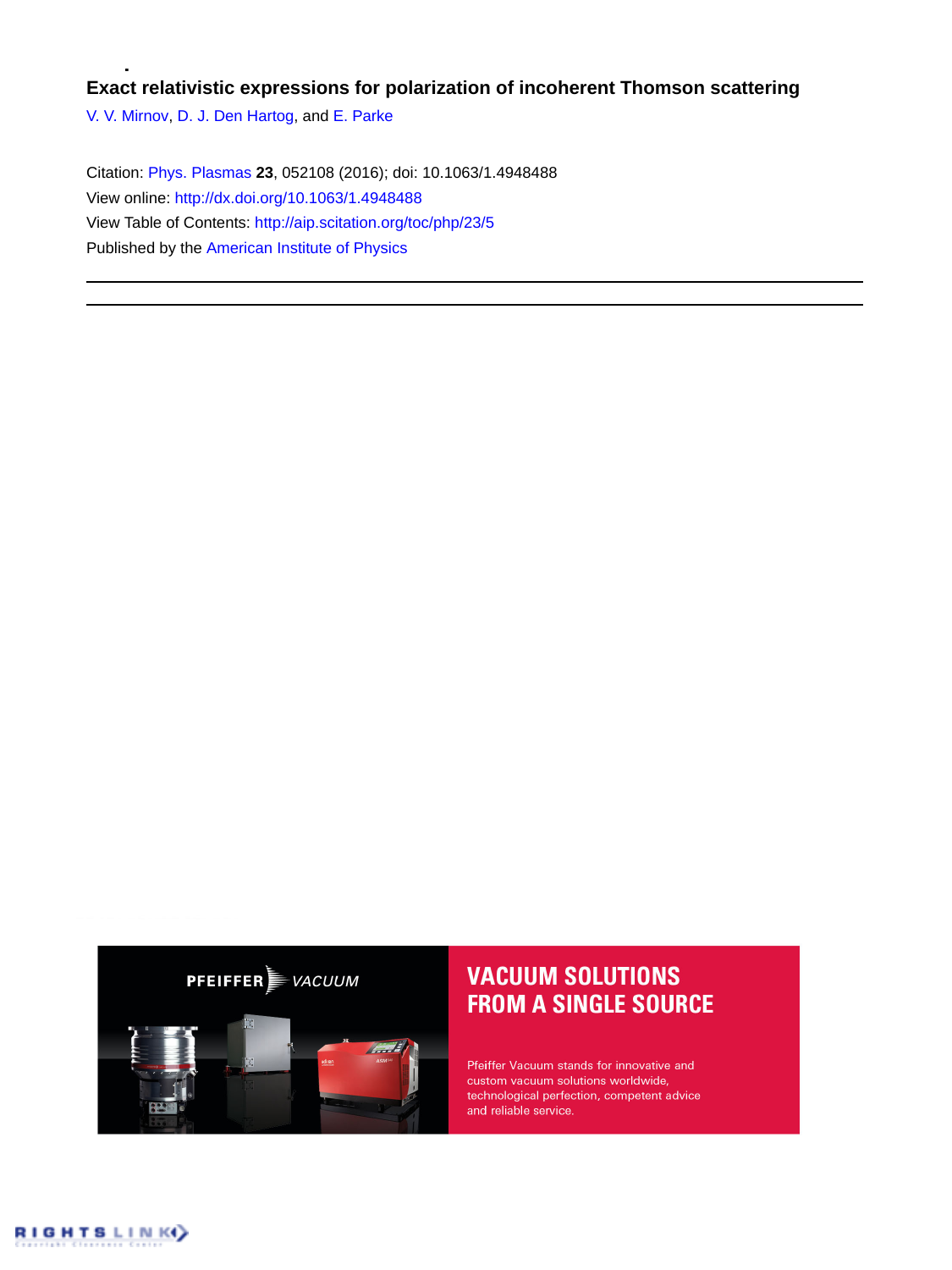

## [Exact relativistic expressions for polarization of incoherent Thomson](http://dx.doi.org/10.1063/1.4948488) [scattering](http://dx.doi.org/10.1063/1.4948488)

V. V. Mirnov,<sup>1</sup> D. J. Den Hartog,<sup>1</sup> and E. Parke<sup>2</sup>

<sup>1</sup>Department of Physics and the Center for Magnetic Self-Organization in Laboratory and Astrophysical Plasmas, University of Wisconsin-Madison, Madison, Wisconsin 53706, USA <sup>2</sup>University of California, Los Angeles, California 90095, USA

(Received 27 December 2015; accepted 15 April 2016; published online 9 May 2016)

We present a derivation of the degree of polarization for incoherent Thomson scattering (TS) using Mueller matrix formalism. An exact analytic solution is obtained for spectrum-integrated matrix elements. The solution is valid for the full range of incident polarizations, scattering angles, and electron thermal motion from non-relativistic to ultra-relativistic. It is based on a newly developed theoretical model, a finite transit time (FTT) correction to previous theoretical work on TS polarization. The Mueller matrix elements are substantially different from previous calculations without the FTT correction, even to the lowest linear order in  $T_e/m_ec^2 \ll 1$ . Mathematically, the derivation is a unique example of fully analytical integration of the 3D scattering operator over a relativistic Maxwellian distribution function; experimentally, the results have application to the use of the polarization properties of Thomson scattered light as a method of electron temperature measurement. The results can also be used as a reliable tool for benchmarking and verification of numerical codes for frequency resolved properties of TS polarization. Published by AIP Publishing. [\[http://dx.doi.org/10.1063/1.4948488](http://dx.doi.org/10.1063/1.4948488)]

### I. INTRODUCTION

Incoherent Thomson scattering (TS) is routinely used for electron temperature measurement, with  $T_e$  proportional to the square of the spectral width of the scattered light.<sup>[1](#page-13-0)</sup> Instead of the frequency spectrum broadening, we analyze here the polarization properties of the TS radiation as a method of electron temperature measurement.

The term "depolarization" has been widely used in the TS literature for many years. Indeed, the scattering process changes the polarization of the light, an effect that becomes significant in high-temperature plasmas and is typically described by the relativistic depolarization factor  $q$  (see Refs. [1–4](#page-13-0)). This factor quantifies the reduction of scattered spectral intensity when the scattered light collection system selects for a specific orientation of linear polarization and is due to relativistic terms  $\propto v_{Te}^2/c^2$  in the polarization part of the scattering operator.

Although this reduction is referred to as depolarization, this usage differs from the use of depolarization in the present paper. Indeed, the aforementioned reduction of intensity takes place even for scattering on a single moving electron. In this case, the scattered electromagnetic wave has a Doppler-shifted frequency but still remains monochromatic and completely polarized. The transition from fully polarized incident light to partially polarized TS radiation is caused by the superposition effect of a large number of randomly moving electrons. It results in broadening of the frequency spectrum and also renders the scattered radiation partially polarized even though the incident light is fully polarized. We focus our attention on this mechanism of loss of polarization in the process of incoherent TS.

The loss of polarization is quantified by the *degree of* polarization P, or equivalently by the degree of depolarization  $D = 1 - P$ . The possibility of determining the plasma electron temperature by measuring the degree of depolarization was suggested as early as 1968 in Ref. [5](#page-13-0) and more recently in Ref. [6](#page-13-0). If the degree of polarization dependence on electron temperature is accurately known from theory, the accuracy of such a diagnostic could potentially exceed that of the conventional spectrum-based TS method. First order in  $T_e/m_e c^2$ effects were analyzed theoretically in Refs. [5](#page-13-0), [7,](#page-13-0) and [8](#page-13-0). Thus motivated, we revisited this problem to analyze whether polarization effects may be suitable for application to advanced TS diagnostics on ITER.

The most complete description of the polarization is based on the Mueller matrix formalism. The  $4 \times 4$  Mueller matrix links the Stokes vectors of the incident and scattered light. Our previous publications $9,10$  were mostly devoted to parametric studies of the degree of polarization. Possible implementations of a polarization-based  $T_e$  diagnostic were discussed in Ref. [11](#page-13-0). In all these papers, expressions for the Mueller matrix elements were presented without derivation. The purpose of the present paper is, first, to develop a selfconsistent theoretical model of the TS polarization and, second, to describe the derivation of the exact relativistic expressions for the Mueller matrix elements. The first calculation of the Mueller matrix for Thomson scattering was performed in Ref. [8](#page-13-0) in 2000 and limited to first order terms in  $T_e/m_ec^2 \ll 1$ . In contrast to Ref. [8](#page-13-0), we present here an advanced Mueller matrix theory that results in matrix elements obtained from exact analytical calculations. They are expressed in a compact form after analytical integration of a three-dimensional, relativistic scattering operator over a relativistic Maxwellian distribution function and universally valid for the full range of electron thermal motion from nonrelativistic to ultra-relativistic. Low temperature expansions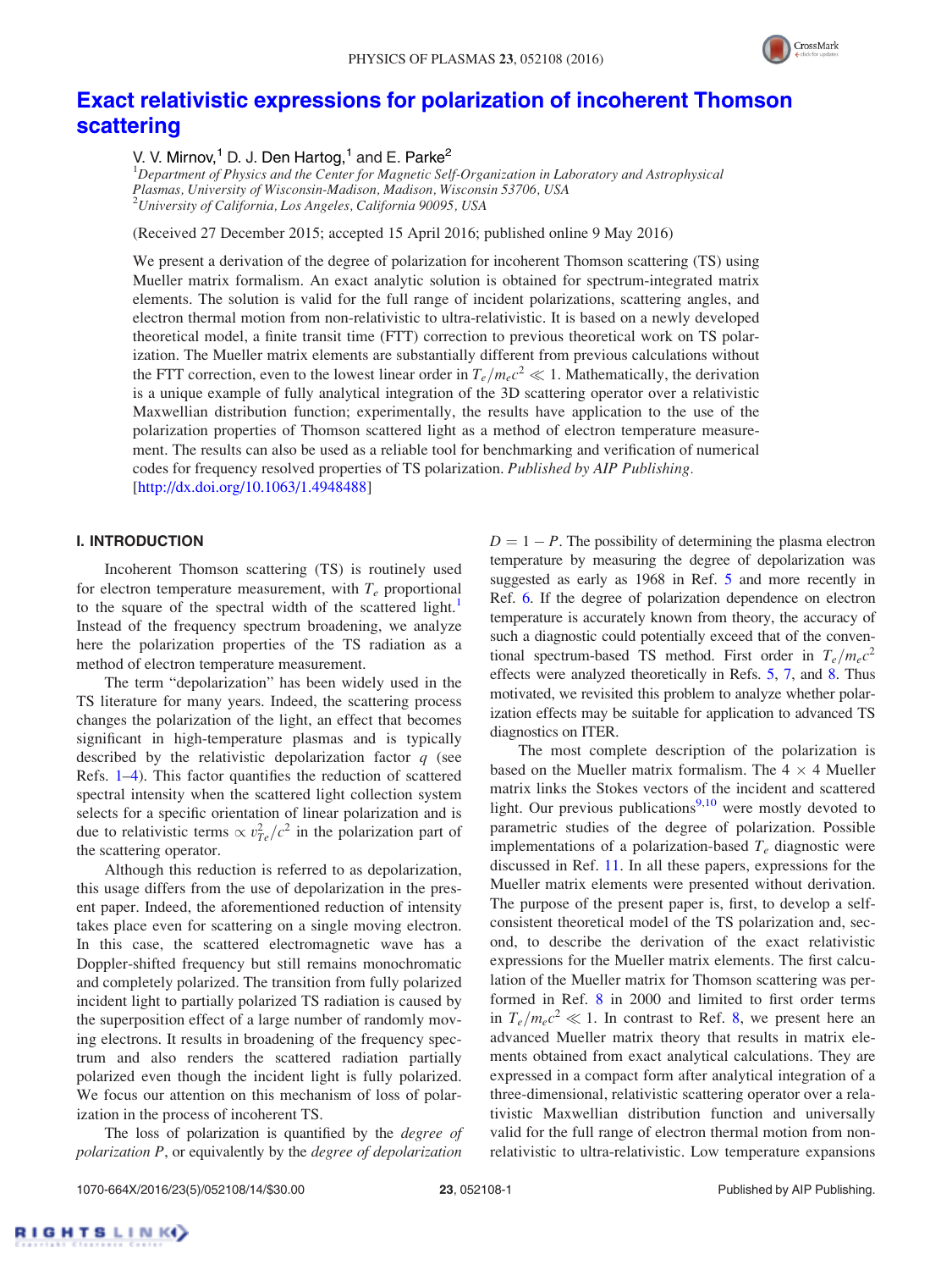<span id="page-2-0"></span>at  $T_e/m_ec^2 \ll 1$  are not in agreement with Ref. [8](#page-13-0) due to the incorrect form of the scattering operator chosen as the start-ing point of the model.<sup>[8](#page-13-0)</sup> The existence of the analytical solution is of a principal importance for optimization of the polarization-based TS diagnostic setup over multidimensional parameter space of the problem. $10,11$ 

Following the general approach accepted for incoherent TS calculations, we consider, first, polarization properties for scattering on a single electron. They are described by Lienard-Wiechert solution for the scattered electric field reemitted by an electron moving along the unperturbed trajectory with arbitrary relativistic velocity and oscillating in the field of the incident monochromatic wave. The starting point of the Mueller matrix formalism is a transformation of the time averaging in the definition of the Stokes vector components to integration over the spectrum. The resulting expressions are linked with the frequency-integrated products of the Fourier components of the truncated fields in [Appendix A 2.](#page-10-0) They allow us to define in Sec. II a set of three Mueller matrices and the corresponding Stokes vectors (auxiliary, spectral, and frequency integrated) describing the change of polarization in the process of scattering on an individual electron moving in unbounded space.

The zero-component of the spectral Stokes vector corresponds to the spectral intensity from a single electron. Our result for this component is consistent with the expression derived in the first part of Ref. [12](#page-13-0) devoted to the infinite scattering volume (infinite transit time, ITT) case. It yields the spectral intensity on the detector  $P^{(single)} \propto \delta(\omega - \omega_d)/(1 - \beta_s)^6$ scattered by a single electron moving with the velocity  $\beta =$  $\mathbf{v}/c$  in the infinite scattering volume, where  $\beta_s$  is the projection of  $\beta$  on the scattered wave direction and  $\omega_d$  is the Doppler shifted frequency of the wave. The key dependences of  $P^{(single)}$ on  $\omega$  and  $\beta_s$  are derived in Sec. [II B](#page-4-0) and [Appendix A 3](#page-11-0). They are also identical to Equation (7.2.19) in Ref. [2](#page-13-0) and Equation (4.35) in Ref. [14](#page-13-0). According to the terminology of Ref. [2](#page-13-0), the spectral intensity  $P<sup>(single)</sup>$  represents the *time-at-observer* power from a single electron.

The result of Ref. [12](#page-13-0) was declared in Ref. [13](#page-13-0) (1980) to be incorrect due to improper handling of the square of a  $\delta$ function in the spectral power equation. The arguments of Ref. [13](#page-13-0) have been reviewed recently in a detailed tutorial ar-ticle.<sup>[14](#page-13-0)</sup> Performing our calculations, we found that the square of a  $\delta$ -function was properly treated in mathematical transformations in the first ITT part of Ref. [12](#page-13-0). The inconsistency between Ref. [13](#page-13-0) and Ref. [12](#page-13-0) originates not from a mathematical mistake in Ref. [12](#page-13-0) but from the erroneous comparison of the *time-at-particle* power treated in Ref. [13](#page-13-0) with the *time*at-observer power analyzed in Refs. [2,](#page-13-0) [12,](#page-13-0) and [14.](#page-13-0)

Using the single electron Mueller matrices obtained in Sec. II allows us to account for the effect of many particles in Sec. [III.](#page-5-0) The combined effect of many electrons was originally expressed in Ref. [12](#page-13-0) by two different weighting factors used for averaging over Maxwellian distribution function: by the weighting factor  $P_{ITT} \propto (1 - \beta_s)^{-6}$  presented in the first ITT part of Ref. [12](#page-13-0) and another finite transit time (FTT) scaling,  $P_{FTT} \propto (1 - \beta_s)^{-5}$ , derived in the second part of Ref. [12](#page-13-0) devoted to the finite scattering volume (finite transit time,

RIGHTS LINKO

FTT) regime. The ITT scaling corresponds to the instantaneous spectral intensity  $P^{(single)}$  from a single electron multiplied by the number of particles stationary residing in the scattering volume. This operation is invalid in the case of finite scattering volume due to the interruption of radiation caused by the boundaries of the scattering zone. The FTT scaling has an additional factor  $(1 - \beta_s)$  compared to the ITT expression. This factor takes into account modification of the mean power on the detector due to the impulsive character of the scattered radiation. The FTT form of the weighting factor is generally accepted in all present-day relativistic treatments of Thomson scattered radiation. We use this expression for our polarization calculations contrary to Ref. [8,](#page-13-0) where the incorrect ITT weighting factor was used for averaging over Maxwellian distribution function.

The second important improvement is the optimal choice of reference frame for averaging over velocity space. This allows us to perform analytical integration of the Mueller matrix elements over relativistic Maxwellian distribution function in Sec. [IV](#page-6-0). The derivation yields an exact relativistic expression for the degree of depolarization which spans the full range of incident polarizations, scattering angles, and electron thermal motion from non-relativistic to ultra-relativistic. Both of these improvements differ significantly from Ref. [8,](#page-13-0) where only an approximate solution, limited by linear in  $T_e/m_ec^2$  corrections to the cold plasma case, was calculated on the basis of the incorrect ITT weighting factor. Our technique of exact integration can also be formally applied to the ITT weighting factor used in Ref. [8](#page-13-0). This also yields Mueller matrix elements valid at all temperatures. Their low temperature limits verify the first-order expansions in  $T_e$  obtained in Ref. [8](#page-13-0) for the ITT model and increases confidence in both the first-order calculations<sup>8</sup> and the correctness of our scheme of exact analytical integration. The corresponding mathematical transformations and some comments about ITT and FTT effects are presented in [Appendix B](#page-12-0).

## II. THOMSON SCATTERING FROM A SINGLE ELECTRON

The polarization properties of a non-monochromatic plane wave are characterized by the complex coherency matrix J. The matrix is constructed from time averaged quadratic combinations of the field components (see Ref. [15](#page-13-0)). It is represented, in general, by four real quantities which can be equivalently expressed by four Stokes parameters or the 4 component Stokes vector S

$$
\mathbf{J} = \begin{pmatrix} \overline{E_x E_x^{\star}} & \overline{E_x E_y^{\star}} \\ \overline{E_y E_x^{\star}} & \overline{E_y E_y^{\star}} \end{pmatrix} = \frac{1}{2} \begin{pmatrix} S_0 + S_1 & S_2 + iS_3 \\ S_2 - iS_3 & S_0 - S_1 \end{pmatrix}.
$$
 (1)

The  $S_0$  component is a measure of the total intensity I of the wave, and the remaining components describe the polarization properties. For a purely monochromatic, fully polarized incident wave, the amplitudes and the phases of  $E_x$  and  $E_y$  are independent of time. In this case det  $|J| = 0$ , leading to the relationship  $S_0^2 = S_1^2 + S_2^2 + S_3^2$ . Correspondingly, the state of polarization of fully polarized incident laser light used in TS measurements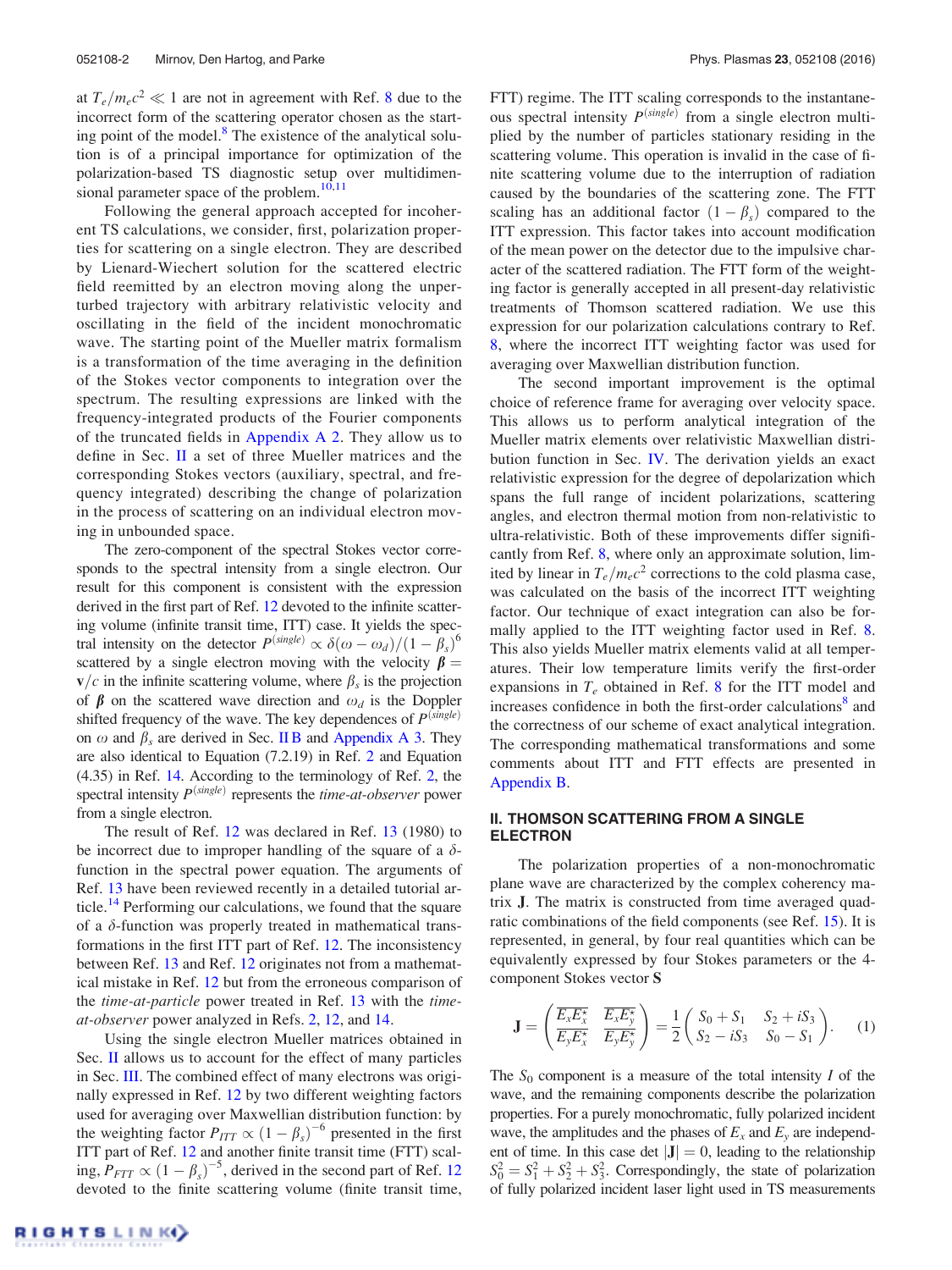<span id="page-3-0"></span>and the evolution of the polarization of monochromatic laser light used for interferometric/polarimetric diagnostics are described by the reduced three-component unit Stokes vector  $S_i/S_0$   $(i = 1, 2, 3)$ . This unit vector is characterized by the azimuth (orientation angle) of the polarization ellipse  $0 \leq \psi < \pi$  and the ellipticity angle  $\chi = \pm \arctan(b_2/b_1)$ determined by the ratio of the minor and the major semi-axis  $(-\pi/4 < \chi \leq \pi/4)$ . We use in this paper the four-component Stokes vector for fully polarized monochromatic incident laser light with arbitrary elliptical polarization given in Equation  $(5)$  (see [Appendix A 1](#page-10-0))

$$
\mathbf{S}^{(i)} = E_0^2(1, \cos 2\psi \cos 2\chi, \sin 2\psi \cos 2\chi, \sin 2\chi). \tag{2}
$$

A fully unpolarized wave (natural light) is characterized by  $S_1 = S_2 = S_3 = 0$ . Any partially polarized wave can be decomposed into completely unpolarized and polarized portions. As they are statistically independent, the 4-component Stokes vector of the mixture is a sum of the respective vectors of the separate waves. Defining the unpolarized and polarized parts as  $S^{(unpol)} = (S_0 - \sqrt{S_1^2 + S_2^2 + S_3^2}, 0, 0, 0)$ polarized parts as  $\frac{1}{2}$  =  $\frac{1}{2}$  ( $\frac{5}{2}$  +  $\frac{5}{2}$  +  $\frac{5}{2}$  +  $\frac{5}{2}$  +  $\frac{5}{2}$  +  $\frac{5}{2}$  +  $\frac{5}{2}$  +  $\frac{5}{2}$  +  $\frac{5}{2}$  +  $\frac{5}{2}$  +  $\frac{5}{2}$  +  $\frac{5}{2}$  +  $\frac{5}{2}$  +  $\frac{5}{2}$  +  $\frac{5}{2}$  + of polarization/ depolarization of the original wave of intensity  $S_0$ <sup>[15](#page-13-0)</sup>

$$
P = \frac{I_{pol}}{I_{tot}} = \frac{\sqrt{S_1^2 + S_2^2 + S_3^2}}{S_0}, \quad D = 1 - P.
$$
 (3)

The analysis of the degree of polarization for Thomson scattering is based on a derivation of the  $4 \times 4$  Mueller matrix that expresses the Stokes vector of the scattered radiation in terms of the Stokes vector of fully polarized incident laser light. The problem is considered within the scope of classical electrodynamics, where the scattering of the waves is treated as a reemission of electromagnetic radiation by free electrons oscillating in electric and magnetic fields of the incident laser light.

#### A. Electric field from a single electron

Using the equation for the Lienard-Wiechert potentials, the scattered electric field in the far-zone  $\mathbf{E}_s(\mathbf{r},t)$  is expressed by a  $2 \times 2$  matrix  $\Pi$  transforming the incident field to the scattered field in the process of interaction with a single electron moving with velocity v. These calculations are presented in [Appendix A 3](#page-11-0). The electric fields of the incident and scattered waves are projected, respectively, on the unit vectors  $(\mathbf{e}_x, \mathbf{t}_i)$  and  $(\mathbf{e}_x, \mathbf{t}_s)$  which are orthogonal to the wave propagation directions  $\mathbf{i} = \mathbf{k}_i/|\mathbf{k}_i|$  and  $\mathbf{s} = \mathbf{k}_s/|\mathbf{k}_s|$ 

$$
\mathbf{E}_{i} = E_{ix}\mathbf{e}_{x} + E_{it}\mathbf{t}_{i}, \quad \mathbf{E}_{s} = E_{sx}\mathbf{e}_{x} + E_{st}\mathbf{t}_{s}, \n\mathbf{t}_{i} = \mathbf{i} \times \mathbf{e}_{x} = \frac{\mathbf{i} \cos \theta - \mathbf{s}}{\sin \theta}, \quad \mathbf{t}_{s} = \mathbf{s} \times \mathbf{e}_{x} = \frac{\mathbf{i} - \mathbf{s} \cos \theta}{\sin \theta}, \quad (4)
$$

where  $\theta$  is the scattering angle in the scattering plane determined by the vectors **i** and **s** while the unit vector  $e_x$  $|i \times s| / \sin \theta$  is normal to the scattering plane. The fully polarized incident monochromatic wave is assumed to have an arbitrary elliptical polarization, with semi-major axis  $b_1$ and semi-minor axis  $b_2$ , and complex amplitude  $\mathbf{E}_i$ 

$$
\mathcal{E}_i(\mathbf{r}', t') = \mathbf{E}_i \exp(i\mathbf{k}_i \cdot \mathbf{r}' - i\omega_i t'),
$$
  

$$
\mathbf{E}_i = E_0 (b_1 \mathbf{e}_x' + ib_2 \mathbf{e}_y') / \sqrt{b_1^2 + b_2^2},
$$
 (5)

where  $E_0$  is the magnitude of the incident wave. The two mutually perpendicular unit vectors  $\mathbf{e}'_x$  and  $\mathbf{e}'_y$  are orthogonal to the incident wave propagation direction i. Their position with respect to the scattering plane is arbitrary and determined by the azimuth  $\psi$  (orientation angle) of the polarization ellipse  $(\cos \psi = \mathbf{e}_x \cdot \mathbf{e}'_x)$ . The Stokes vector of the incident wave is calculated in the incident wave reference frame  $(e_x, t_i, i)$  while the Stokes vector of the scattered wave is defined in Equations [\(A1\)](#page-10-0) in the scattering wave reference frame  $(e_x, t_s, s)$ .

The prime symbol for variables  $t'$  and  $r'$  is introduced to indicate the retarded time and electron position inside the scattering volume while the variables  $t$  and  $\bf{r}$  are related to the time at the remote detector (observer) localized at the position r. The radius vector r connects the origin of the coordinate system chosen somewhere in the center of the scattering volume with the point of observation. At large enough  $r$ , one can approximate the distance between an individual electron at the position  $\mathbf{r}'(t')$  and the point of observation as  $R(t') \simeq r - \mathbf{r}'(t') \cdot \mathbf{s}$ . The fields at the point of observation are determined by the position of the electron at the earlier time  $t'$ such that  $t = t' + R(t')/c$ . Differentiating this relation over t and  $t'$  yields the relationship for the time interval  $\Delta t$  between arrival at the observer of signals which were emitted by the electron over an interval  $\Delta t'$  in the scattering volume

$$
\Delta t = (1 - \beta_s) \Delta t', \tag{6}
$$

where the factor  $\beta_s = \mathbf{v} \cdot \mathbf{s}/c$  describes the effect of electron thermal motion. The change of the interval is caused by both the effect of retardation and electron motion toward or away from the observer. This time difference leads to different mean powers emitted by the electron and received by the observer. If the averaged scattered power at the observer is  $P^{(observer)}$  then the energy received by the observer during the time interval  $\Delta t$  is  $P^{(observer)}\Delta t$ . Since the same energy is emitted by the electron during the time-at-particle interval  $\Delta t'$ , the average time-at-particle power (see Ref. [2](#page-13-0)) is different from the time-at-observer power

$$
P(particle) = P(observer)(1 - \beta_s).
$$
 (7)

Instead of using the time-dependent scattered field  $\mathbf{E}_s(\mathbf{r},t)$ , we follow the standard approach and operate with the Fourier transformed components of the truncated electric field  $\mathbf{E}_s^{(T)}(\mathbf{r}, \omega)$ . The truncated scattered electric field is defined in [Appendix A 2](#page-10-0). The superscript  $T$  indicates parametric dependence on the width T of the truncation interval. Instead of the superscript, the dependence on T will sometimes be shown in the arguments of the function. The use of the truncation method is a substantial element of our approach. Truncation resolves the  $\delta$ -function singularity in the Fourier transformed Doppler shifted monochromatic electric field of the radiation scattered by a single electron. This allows us to calculate quadratic field combinations without the uncertainty caused by the ambiguous treatment of the square of a  $\delta$ -function.<sup>[13](#page-13-0)</sup>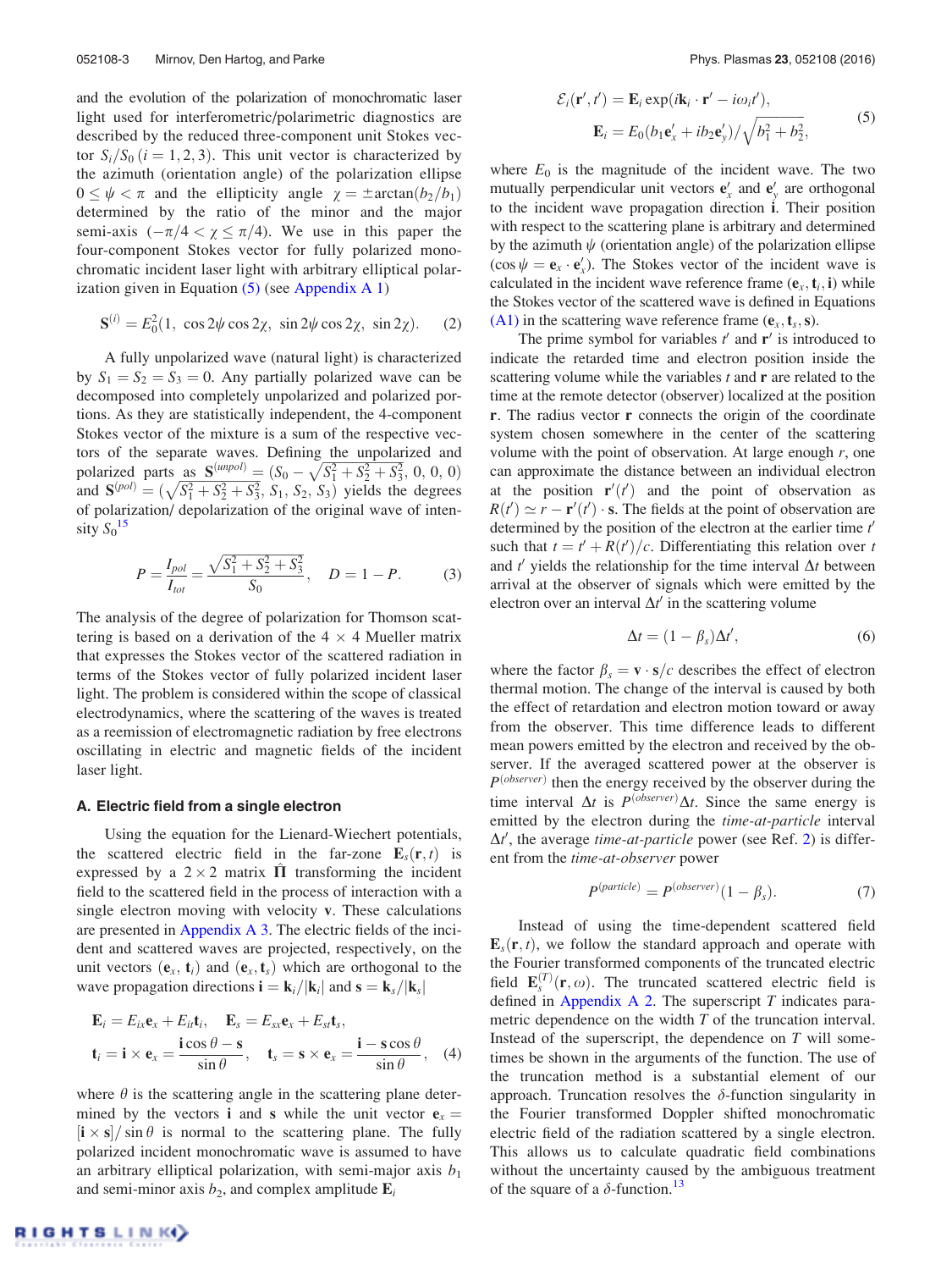<span id="page-4-0"></span>The linear relationship between the Fourier image of the truncated scattered field and the amplitude  $\mathbf{E}_i$  of the incident field is described by the matrix  $\hat{\Pi}$  and amplitude factor  $f^{(T)}(\omega,\beta)$ 

$$
\mathbf{E}_s^{(T)}(\omega) = f^{(T)}(\omega, \boldsymbol{\beta}) \hat{\mathbf{\Pi}} \cdot \mathbf{E}_i.
$$
 (8)

The spectral characteristics  $\omega$  and T and spatial dependence on r are included in  $f^{(T)}(\omega, \beta)$  defined in [\(A22\)](#page-12-0) while the matrix  $\hat{\Pi}$  is presented in [\(A18\)](#page-11-0). The explicit form of matrix  $\hat{\Pi}$  is obtained by substituting the electric field projections [\(4\)](#page-3-0) in [\(A18\)](#page-11-0) and the corresponding transformations [\(A24\)](#page-12-0) and [\(A25\)](#page-12-0)

$$
\begin{pmatrix} E_{sx}^{(T)}(\omega) \\ E_{st}^{(T)}(\omega) \end{pmatrix} = f^{(T)}(\omega, \beta) \begin{pmatrix} a & b \\ -b & c \end{pmatrix} \begin{pmatrix} E_{ix} \\ E_{it} \end{pmatrix},
$$
  
\n
$$
c = \beta_i + \beta_s + \beta_i \beta_s - \cos \theta - \frac{(\beta_i + \beta_s)^2}{1 + \cos \theta}, \quad (9)
$$
  
\n
$$
a = -(1 - \beta_i)(1 - \beta_s) + \beta_x^2(1 - \cos \theta),
$$
  
\n
$$
b = \beta_x(1 + \cos \theta - \beta_i - \beta_s) \tan \frac{\theta}{2}.
$$

The matrix form  $(9)$  consists of three elements a, b, and c and describes the transformation of the polarization. These three elements are functions of the velocity components  $\beta_i = \beta \cdot i$ ,  $\beta_s = \beta \cdot s$ , and  $\beta_x = \beta \cdot e_x$  and the scattering angle  $\theta$  where  $\beta = \mathbf{v}/c$ .

#### B. Mueller matrix formalism

The matrix representation (9) allows us to construct quadratic combinations of the scattered field components needed for calculation of the Stokes vector of the scattered radiation  $S^{(s)}$ . The components of  $S^{(s)}$  are defined by time averaged products [\(A1\)](#page-10-0) of the electric field components  $E_{sx}(t)$  and  $E_{st}(t)$ . The products of the fields and quadratic combinations of their Fourier images  $E_{sx}^{(T)}(\omega)$  and  $E_{st}^{(T)}(\omega)$ are related to  $S^{(s)}$  by the set of equations [\(A10\)–\(A12\).](#page-11-0) They are presented in [Appendix A 2](#page-10-0) for the particular case of the zero-component  $S_0^{(s)}$ . Generalization to all other components is straightforward. The final expression for the Stokes vector  $S^{(s)}$  is obtained by performing two intermediate steps. The first step involves introduction of the auxiliary vector  $S^{(s)}(\omega,T)$  defined by the third equation [\(A12\)](#page-11-0) generalized from the  $S_0^{(s)}(\omega,T)$  case to the three other components. All of them are determined by the relations  $(A1)$  where the time dependent electric field components of  $\mathbf{E}_s(t)$  are substituted by the corresponding Fourier images of the truncated field  $\mathbf{E}_{s}^{(T)}(\omega)$  while time integration is omitted.

Based on the auxiliary vector  $S^{(s)}(\omega,T)$ , the spectral density of the Stokes vector  $S^{(s)}(\omega)$  is defined by the limiting transition  $T \to \infty$ 

$$
\mathbf{S}^{(s)}(\omega) = \lim_{T \to \infty} \frac{\mathbf{S}^{(s)}(\omega, T)}{2T}.
$$
 (10)

The zero-component of this vector corresponds to the power spectrum of the scattered radiation. Finally, the full Stokes vector  $S^{(s)}$  is obtained by integrating the spectral density  $S^{(s)}(\omega)$  over the spectrum of the scattered radiation

$$
\mathbf{S}^{(s)} = \int_{-\infty}^{+\infty} \mathbf{S}^{(s)}(\omega) d\omega.
$$
 (11)

The auxiliary vector  $S^{(s)}(\omega,T)$  is represented by quadratic combinations of the Fourier images of the scattered electric field. These products are expressed in terms of the quadratic combinations of the incident electric fields by making use of the linear relationships  $\mathbf{E}_s^{(T)}(\omega) = f^{(T)}(\omega, \boldsymbol{\beta})\hat{\Pi} \cdot \mathbf{E}_i$ in their explicit form (9). The R.H.S. of the resulting expressions contains the square of the absolute value of the function  $f^{(T)}(\omega, \beta)$ , quadratic combinations of the factors a, b, and c and different quadratic combinations of the  $E_i$  components. Expressing the products of the components of  $E_i$  in terms of the components of  $S^{(i)}$  from Equation [\(1\)](#page-2-0) allows us to obtain the  $4 \times 4$  auxiliary Mueller matrix  $\hat{\mathbf{M}}^{(\text{single})}(\omega, T)$  caused by scattering on a single electron moving with velocity  $\beta$ . This matrix connects the auxiliary Stokes vector of the scattered radiation with the Stokes vector of the incident wave

$$
\mathbf{S}^{(s)}(\omega, T) = \hat{\mathbf{M}}^{(single)}(\omega, T) \cdot \mathbf{S}^{(i)}.\tag{12}
$$

It is useful to present the auxiliary Mueller matrix as a product  $\hat{\mathbf{M}}^{(single)}(\omega, T) = C^{(T)}(\omega)\hat{\mathbf{W}}(\boldsymbol{\beta})$ , where the scalar function  $C^{(T)}(\omega)$  is proportional to the square of the absolute value of the function  $f^{(T)}(\omega, \beta)$  [\(A22\)](#page-12-0)

$$
C^{(T)}(\omega) = \frac{r_0^2 (1 - \beta^2) E_0^2}{2r^2 (1 - \beta_s)^6} \left[ \frac{2}{\pi} \frac{\sin^2(\omega - \omega_d) T}{(\omega - \omega_d)^2} \right],
$$
 (13)

while Doppler shifted frequency of the scattered radiation  $\omega_d = \omega_i(1 - \beta_i)/(1 - \beta_s)$ . The 4  $\times$  4 matrix  $\hat{\mathbf{W}}(\boldsymbol{\beta})$  is expressed by quadratic combinations of the coefficients  $a, b$ , and c

$$
\hat{\mathbf{W}}(\boldsymbol{\beta}) = \begin{pmatrix} a^2 + 2b^2 + c^2 & a^2 - c^2 & 2b(a - c) & 0 \\ a^2 - c^2 & a^2 - 2b^2 + c^2 & 2b(a + c) & 0 \\ 2b(c - a) & -2b(a + c) & 2(ac - b^2) & 0 \\ 0 & 0 & 0 & 2(b^2 + ac) \end{pmatrix}.
$$
\n(14)

Г

The factor  $E_0^2$  is included in (13) from expression [\(2\)](#page-3-0) for the Stokes vector  $S^{(i)}$  of the incident wave. Correspondingly, in all further equations  $S^{(i)}$  is treated as a dimensionless

normalized vector [\(2\)](#page-3-0) without the  $E_0^2$  factor,  $S^{(i)} \rightarrow S^{(i)}/E_0^2$ . The renormalized vector  $S^{(i)}$  describes the dependence of the scattered radiation on the polarization characteristics of the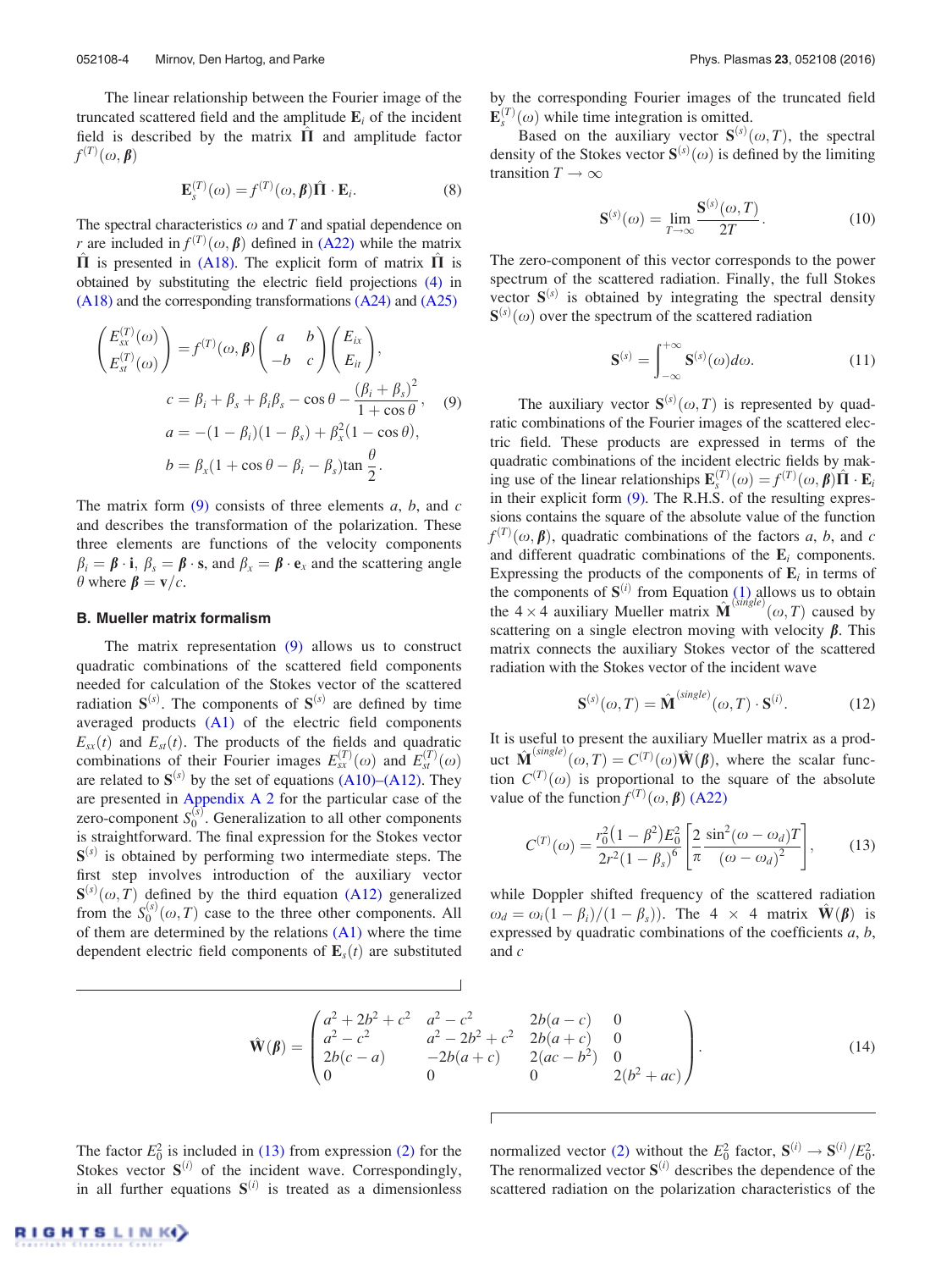<span id="page-5-0"></span>incident light determined by the orientation  $\psi$  and ellipticity  $\chi$  angles. The factor 1/2 in [\(13\)](#page-4-0) originates from the similar factor in the R.H.S. of [\(1\).](#page-2-0)

Substituting Equation [\(12\)](#page-4-0) into [\(10\)](#page-4-0) and performing limiting transition yields the spectral density of the Stokes vector  $S^{(s)}(0)$  as a product of the spectral Mueller matrix  $\hat{\mathbf{M}}^{(single)}(\omega)$  and  $\mathbf{S}^{(i)}$ 

$$
\mathbf{S}^{(s)}(\omega) = \hat{\mathbf{M}}^{(single)}(\omega) \cdot \mathbf{S}^{(i)}.\tag{15}
$$

The limiting transition modifies the scalar function  $(13)$  but does not affect  $\hat{W}$  so that the spectral Mueller matrix takes a form

$$
\hat{\mathbf{M}}^{(single)}(\omega) = C(\omega)\hat{\mathbf{W}}(\boldsymbol{\beta}),
$$
  
\n
$$
C(\omega) = \frac{r_0^2(1-\beta^2)E_0^2}{2r^2(1-\beta_s)^6}\delta(\omega-\omega_d).
$$
\n(16)

The specific form of the  $\delta$ -function (16) is rigorously determined by the limiting transition  $T \rightarrow \infty$  without the uncertainty associated with the phenomenological "recipe" for treatment of the square of a  $\delta$ -function (see [\(A13\)–\(A15\)](#page-11-0)).

According to [\(11\),](#page-4-0) the full Stokes vector of the scattered radiation  $S^{(s)}$  is determined by integrating  $S^{(s)}(\omega)$  over the entire frequency spectrum. This yields  $S^{(s)}$  as a product of the frequency integrated Mueller matrix  $\hat{\mathbf{M}}^{(single)}$  and  $\mathbf{S}^{(i)}$ 

$$
\mathbf{S}^{(s)} = \hat{\mathbf{M}}^{(single)} \cdot \mathbf{S}^{(i)}.\tag{17}
$$

Explicit integration over  $\omega$  in (16) removes the  $\delta$ -function dependence in  $C(\omega)$  and yields the frequency integrated Mueller matrix

$$
\hat{\mathbf{M}}^{(single)} = C\hat{\mathbf{W}}(\boldsymbol{\beta}), \ C = \frac{r_0^2(1-\beta^2)E_0^2}{2r^2(1-\beta_s)^6}
$$
(18)

that describes the transformation of the Stokes vector caused by scattering on a single electron moving with velocity  $\beta$ . All three Mueller matrices describe linear connections of the corresponding Stokes vectors of the scattered radiation with the incident Stokes vector  $S^{(i)}$ . They are almost identical in structure with different amplitude factors  $C^{(T)}(\omega)$ ,  $C(\omega)$ , or C while the fundamental matrix  $\mathbf{W}(\boldsymbol{\beta})$  is the same in all cases.

The procedure of integration over the spectrum corresponds to a transition from the spectrum-based characteristics to the polarization analysis based on the total frequency integrated Stokes vector spectral intensities. Integrating over all frequencies results in an increased number of detected photons with better statistics and accuracy of measurements. This is a key element of the polarization-based TS diagnostic compared to the traditional spectrum-based TS method. Since the purpose of our work is to investigate the optimal capabilities of depolarization diagnostics, we will focus on the characteristics of the total scattered radiation.

The velocity  $\beta$  as well as the polarization parameters  $\psi$ ,  $\chi$  of the incident wave are arbitrary in Equations (17) and (18). This allows us to test the single electron Mueller matrix  $\hat{\mathbf{M}}^{(single)}$  by comparing with known solutions. One such example is the solution to problem 6 in Sec. 78 in Ref. [16](#page-13-0). It represents the angular distribution of the scattering power for a linearly polarized incident wave scattered by a charge moving with velocity  $\beta$  in the direction of propagation of the incident wave. In this particular case, the fully relativistic acceleration is perpendicular to the velocity yielding a relatively simple expression for the scattering cross-section

$$
d\sigma = \left(\frac{e^2}{m_e c^2}\right)^2 \frac{\left(1 - \beta^2\right) \left(1 - \beta\right)^2}{\left(1 - \beta \sin \Theta \cos \Phi\right)^6}
$$

$$
\times \left[\left(1 - \beta \sin \Theta \cos \Phi\right)^2 - \left(1 - \beta^2\right) \cos^2 \Theta\right] d\Omega, \quad (19)
$$

where  $d\sigma$  is the ratio of the energy scattered into the solid angle  $d\Omega$  per unit time to the energy flux density of the incident radiation. The propagation direction s is characterized in Ref. [16](#page-13-0) by the polar and azimuthal angles  $\Theta$ ,  $\Phi$  relative to a spherical coordinate system with z-axis along  $E_i$  and x-axis along  $\beta$ . Putting  $\gamma = 0$  for a linear polarized incident wave allows us to express the variables  $\theta$  and  $\psi$  in terms of  $\Theta$ ,  $\Phi$ (see  $(A2)$  and  $(A4)$ )

$$
\cos \theta = \sin \Theta \cos \Phi, \ \cos^2 \psi = \frac{\sin^2 \Theta \sin^2 \Phi}{1 - \sin^2 \Theta \cos^2 \Phi} \qquad (20)
$$

and to obtain the total scattering power  $S_0^{(s)}$  given in (17) and (18) in terms of the variables  $\Theta$  and  $\Phi$ . Calculating a, b, and c factors in  $\hat{\mathbf{W}}$  by putting  $\beta_i = \beta$ ,  $\beta_s = \beta \cos \theta$ ,  $\beta_x = 0$  yields  $S_0^{(s)}$  and the corresponding cross-section which is identical to the solution (19) increasing confidence in correctness of Equations  $(16)$  and  $(18)$ .

All three variants of the Mueller matrix correspond to scattering on a single electron moving with velocity v. Scattering from a single electron changes the frequency and polarization, but the scattered wave continues to be monochromatic and, therefore, fully polarized. Correspondingly, all Mueller matrices conserve polarization and transfer fully polarized incident light to fully polarized scattered radiation for an arbitrary electron velocity

$$
S_0^{(s)}^2 - S_1^{(s)}^2 - S_2^{(s)}^2 - S_3^{(s)}^2
$$
  
=  $(b^2 + ac)^2 C^2 (S_0^{(i)}^2 - S_1^{(i)}^2 - S_2^{(i)}^2 - S_3^{(i)}^2) = 0.$ 

#### III. COMBINED EFFECT OF MANY ELECTRONS

Equations (16) and (18) describe the elementary process of scattering on an individual electron moving in unbounded space filled with an incident homogeneous plane electromagnetic wave of infinite extent. They are used now to account for scattering from many electrons. We illustrate the calculations for the zero-component of the Stokes vector and justify the approach for the three other components.

The zero-component represents the power spectrum of the scattered radiation at the remote detector

$$
P^{(single)}(\omega) = \frac{r_0^2 (1 - \beta^2) E_0^2}{2r^2 (1 - \beta_s)^6} \left( \hat{\mathbf{W}}(\boldsymbol{\beta}) \cdot \mathbf{S}^{(i)} \right)_0 \delta(\omega - \omega_d), (21)
$$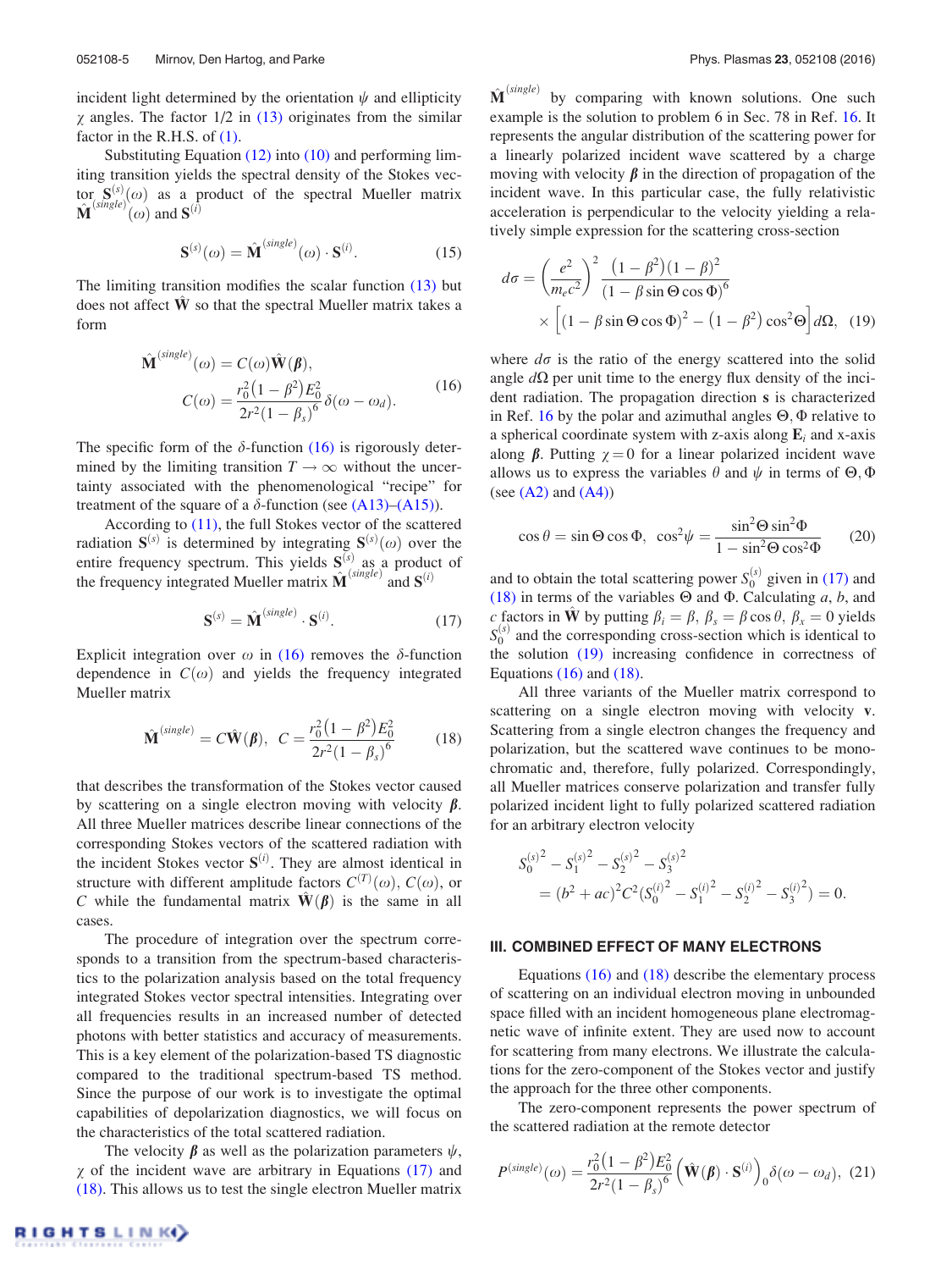<span id="page-6-0"></span>where the non-zero tensor components  $W_{00}$ ,  $W_{01}$ , and  $W_{02}$ are expressed in terms of  $a$ ,  $b$ , and  $c$  in [\(14\)](#page-4-0) while explicit dependences of these factors on  $\beta$  are given in [\(9\)](#page-4-0) or, equivalently, in [\(27\)](#page-7-0) and [\(28\).](#page-7-0) Although the cross section for Thomson scattering is small (proportional to  $r_0^2$ ), the intensity of the scattered radiation is measurable due to the large number of electrons  $N \gg 1$  participating in scattering. The total electric field of the scattered radiation is a sum of the electric fields emitted by the individual electrons. The coherency matrix is constructed from time-averaged quadratic combinations of the electric field components. The products of the field components are subdivided into two groups. There is a large number  $\propto N^2$  of cross-terms originating from the electrons characterized by different positions  $\mathbf{R}_0^{(i)}$ and  $\mathbf{R}_0^{(j)}$  with  $i \neq j$  where the vectors  $\mathbf{R}_0^{(i)}$   $(i = 1, 2, ...N)$  are introduced in [\(A16\)](#page-11-0) and serve as labels of the unperturbed electron trajectories. Summing over many electrons, we assume the condition of incoherent Thomson scattering  $\lambda_D|\mathbf{q}| \sin \theta/2 \gg 1$ , where the Debye length  $\lambda_D$  represents the mean spatial electron correlation length. The regime of incoherent scattering will be realized in ITER for a conventional TS diagnostic with laser wavelength  $\lambda = 1 \mu m$  and  $\theta \simeq 130^\circ$ . Collective TS regimes with large wavelengths or small scattering angles are used for measurements of the bulk and fast ion characteristics (see a detailed review in Ref. [17\)](#page-13-0). In incoherent regime, the cross-terms are proportional to rapidly oscillating factors  $exp[-i\mathbf{q} \cdot (\mathbf{R}_0^{(i)} - \mathbf{R}_0^{(j)})]$  with  $\mathbf{q} = \mathbf{k}_s - \mathbf{k}_i$ and, therefore, vanish after summation. Then, the products of the sum of the electric fields are reduced to the sum of the products characterized by equal indices  $i = j$ . Thus, for incoherent TS, the Stokes vector of the scattered radiation is the sum of the Stokes vectors of the radiation scattered by the individual electrons. The summation of these  $\beta$ -dependent quantities is equivalent to integration over dr and  $d\beta$  in coordinate and velocity space. According to the time averaging variable t in  $(A1)$ , the area of the dr-integration should correspond to the summation over those electrons whose pulses of the scattered radiation are passing through the detector at a given time  $t$  on the detector. This determines the area of the dr-integration over the modified scattering volume (see [Appendix B](#page-12-0)) that results in the FTT expression  $(24)$  used below.

The equilibrium electron distribution function is defined as the number of electrons  $dN = n_e f_M(\beta) d\beta d\mathbf{r}$  with velocities in the interval  $\beta$ ,  $\beta + d\beta$  contained in a volume element dr, where  $f_M(\beta)$  is the relativistic Maxwellian distribution function normalized to unity

$$
f_M(\beta) = \frac{\mu \exp(-\mu/\sqrt{1-\beta^2})}{4\pi K_2(\mu)(1-\beta^2)^{5/2}}, \ \mu = m_e c^2/T_e,
$$
 (22)

and  $K_2(\mu)$  is the modified Bessel function of the second kind.<sup>[18](#page-14-0)</sup> We first select a group of electrons having equal velocities  $\beta$  in the velocity element  $d\beta$  but different initial positions  $\mathbf{R}_0$  in coordinate space. The spectral powers [\(21\)](#page-5-0) registered by the detector from each of these electrons are the same (do not depend on  $\mathbf{R}_0$ ). The intuitive way of accounting for the effect of many electrons is to multiply the

power from a single electron  $P^{(single)}(\omega)$  by the total number of electrons  $n_eVf_Md\beta$  in the scattering volume V. The resulting total spectral power

$$
P_{ITT}(\omega) = \frac{r_0^2 n_e V (1 - \beta^2) E_0^2 f_M d\beta}{2r^2 (1 - \beta_s)^6} \left(\hat{\mathbf{W}}(\beta) \cdot \mathbf{S}^{(i)}\right)_0 \delta(\omega - \omega_d)
$$
\n(23)

is equivalent to Equation [\(10\)](#page-4-0) derived in the first part of Ref. [12](#page-13-0) (Sec. II C) devoted to the infinite scattering volume or infinite transit time (ITT) case.

This intuitive approach can fail to accurately characterize the scattered power. As was pointed out by Stupakov, $^{19}$  a more consistent approach is not a summation of the instantaneous powers but a summation of energies emitted by the electrons and accumulated by the detector during some time interval long compared to the particle transit time through the scattering volume. The problem was formally treated in the second part of Ref. [12](#page-13-0) (Sec. II D) devoted to the finite scattering volume or, equivalently, to the finite transit time (FTT) case by applying the Fourier transform in coordinate space leading to the result

$$
P_{FTT}(\omega) = \frac{r_0^2 n_e V (1 - \beta^2) E_0^2 f_M d\beta}{2r^2 (1 - \beta_s)^5} \left( \hat{\mathbf{W}}(\beta) \cdot \mathbf{S}^{(i)} \right)_0 \delta(\omega - \omega_d).
$$
\n(24)

The only difference between the ITT power spectrum (23) and the FTT case (24) is an additional factor  $(1 - \beta_s)$  in the numerator of the FTT intensity spectrum. The FTT weighting factor is generally accepted in all present-day relativistic treatments of Thomson scattered radiation. Some details related to the FTT effect are briefly discussed in [Appendix B](#page-12-0). Based on the FTT form (24), we now perform the final stage of the summation by averaging the scattered Stokes vector over velocities  $\beta$ .

## IV. MUELLER MATRIX FOR INCOHERENT THOMSON SCATTERING

#### A. Averaging over  $\beta$  with the FTT weighting factor

Averaging over velocity space is performed by integrating the Mueller matrix [\(18\)](#page-5-0) over the relativistic Maxwellian distribution function  $(22)$ . The combined effect of many electrons and finite size of the scattering volume are taken into account by adding the total number of electrons in the scattering volume  $N = n_eV$  and the factor  $(1 - \beta_s)$  to the scattering operator. Both these factors were missed in Ref. [8](#page-13-0). The resulting expression has the form

$$
\hat{\mathbf{M}}(\mu,\theta) = \frac{r_0^2 N E_0^2}{2r^2} \int \frac{(1-\beta^2) f_M(\boldsymbol{\beta}) d\boldsymbol{\beta}}{(1-\beta_s)^5} \hat{\mathbf{W}}(\boldsymbol{\beta}).
$$
 (25)

For compact notation, it is suitable to operate with the normalized dimensionless matrix  $\hat{\mathbf{m}}(\mu, \theta)$ 

$$
\hat{\mathbf{m}}(\mu,\theta) = \hat{\mathbf{M}}(\mu,\theta)/C_0,\tag{26}
$$

where the factor  $C_0 = r_0^2 N E_0^2 / 2r^2$ .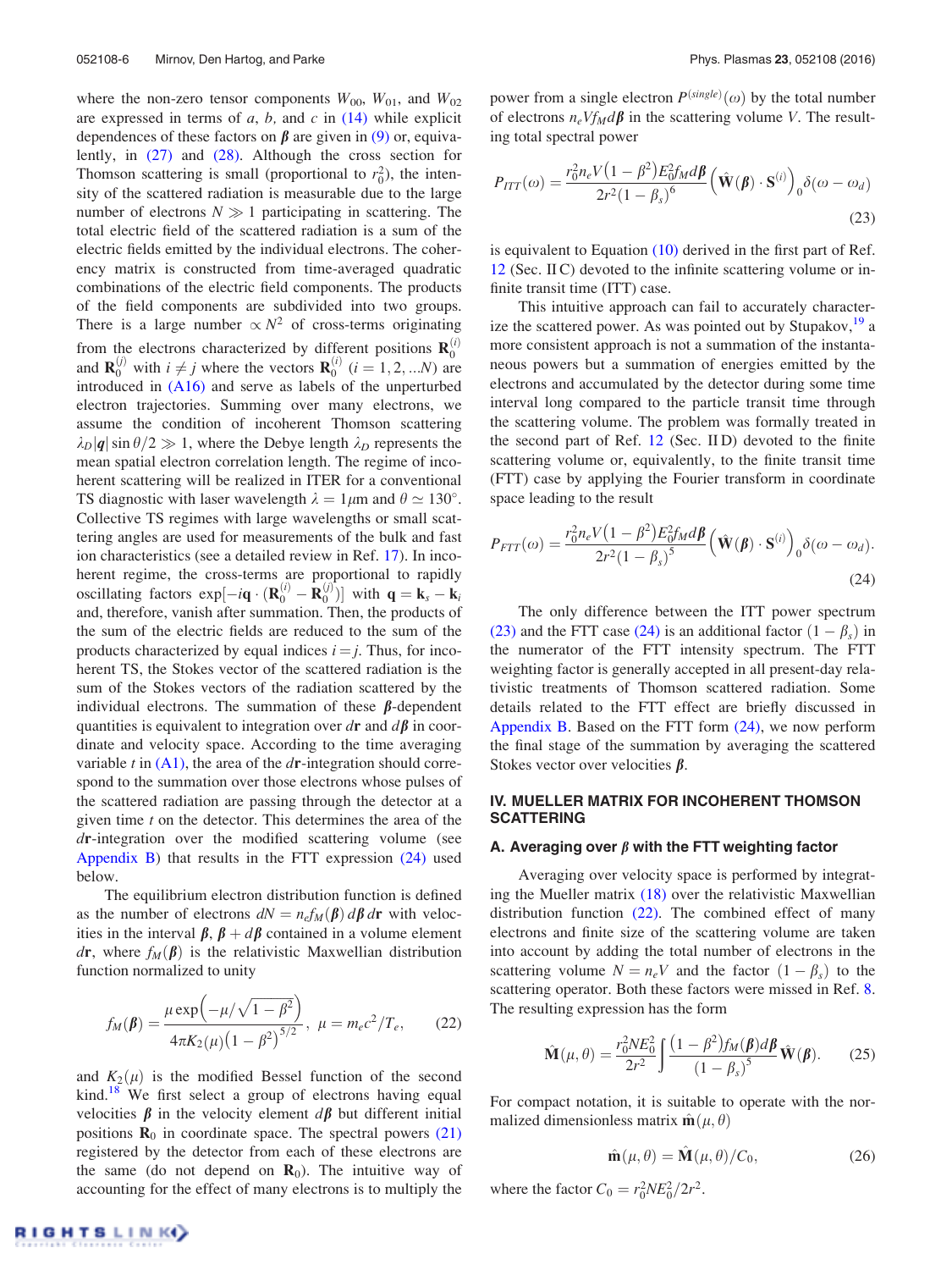<span id="page-7-0"></span>The integration [\(25\)](#page-6-0) is performed in spherical coordinates with the  $v_z$  and  $v_x$  axis directed along s and  $e_x$ , respectively, such that  $\beta = (\beta \sin \alpha \cos \phi, \beta \sin \alpha \sin \phi, \beta \cos \alpha)$ , where  $\alpha$  is the polar angle and  $\phi$  is the azimuthal angle measured from  $e_x$  in the orthogonal plane. The factors a, b, and c in expression [\(14\)](#page-4-0) for  $\mathbf{W}(\boldsymbol{\beta})$  are defined in Equation [\(9\)](#page-4-0). They depend on three non-orthogonal components of the electron velocity:  $\beta_i = \beta \cdot \mathbf{i}, \beta_s = \beta \cdot \mathbf{s}$ , and  $\beta_x = \beta \cdot \mathbf{e}_x$ , where  $\beta = v/c$ . The vector  $\beta$  is characterized by its spherical coordinates, or by its Cartesian coordinates  $\beta_x$ ,  $\beta_y$ ,  $\beta_z$ . The non-orthogonal projections can be expressed in terms of Cartesian coordinates or, equivalently, as functions of the polar angle  $\alpha$  and azimuthal angle  $\phi$ 

$$
\beta_x = \beta \sin \alpha \cos \phi, \quad \beta_s = \beta_z = \beta \cos \alpha
$$
  

$$
\beta_i = \beta_y \sin \theta + \beta_z \cos \theta = \beta (\sin \alpha \sin \phi \sin \theta + \cos \alpha \cos \theta).
$$
 (27)

Substituting (27) in [\(9\)](#page-4-0) and taking into account partial cancelations in the terms proportional to  $(1 + \cos \theta)^{-1}$  and  $\tan(\theta/2)$ yields a, b, and c as functions of  $u = \cos \theta$ ,  $x = \cos \alpha$ , and  $\phi$ 

$$
a = Q\sin\phi + \beta^2(1 - u)(1 - x^2)\cos^2\phi - ux^2\beta^2 + ux\beta + x\beta - 1,b = Q\cos\phi - \beta^2(1 - u)(1 - x^2)\sin\phi\cos\phi,c = Q\sin\phi - \beta^2(1 - u)(1 - x^2)\sin^2\phi + (x\beta - 1)(u - x\beta),
$$
\n(28)

where the factor  $Q$  is introduced to combine the dependences of a, b and c on sin  $\alpha$  and sin  $\theta$ 

$$
Q = \beta(1 - x\beta)\sqrt{1 - u^2}\sqrt{1 - x^2}.
$$
 (29)

Averaging over the relativistic Maxwellian distribution function [\(25\)](#page-6-0) consists of three successive integrations

$$
\hat{\mathbf{m}}(\mu,\theta) = \frac{\mu}{4\pi K_2(\mu)} \int_0^1 \frac{\beta^2 \exp\left(-\mu/\sqrt{1-\beta^2}\right) d\beta}{\left(1-\beta^2\right)^{3/2}} \times \int_0^{\pi} \frac{\sin \alpha d\alpha}{\left(1-\beta\cos\alpha\right)^5} \int_0^{2\pi} d\phi \hat{\mathbf{W}}(\beta,\alpha,\phi). \tag{30}
$$

Four elements of the matrix **W** are proportional to  $b \propto \beta_r$ . They average to zero after integration over the velocity space. In order to prove this property, let us consider integration in Cartesian coordinates with  $d\beta = d\beta_x d\beta_y d\beta_z$ . From [\(9\)](#page-4-0) and (27), it follows that factor c does not depend on  $\beta_x$  while factor *a* is even and factor *b* is odd in  $\beta_x$ . From the Mueller matrix, it follows that the four elements  $W_{02}$ ,  $W_{12}$ ,  $W_{20}$ ,  $W_{21}$ are odd functions of  $\beta_x$ . Since the Maxwellian distribution function as well as all other weighting factors are even functions of  $\beta_x$ , these four elements cancel after averaging. The remaining five elements are integrated according to Equation (30). As a first step, we integrate over the azimuthal angle  $\phi$ 

$$
\hat{\mathbf{m}}^{(\phi)} = \frac{1}{2\pi} \int_0^{2\pi} d\phi \hat{\mathbf{W}}(\theta, \beta, \alpha, \phi).
$$
 (31)

The  $\phi$ -dependences of the matrix elements are determined by quadratic combinations of the factors (28) and are represented by the products of different powers of the trigonometric functions sin  $\phi$  and cos  $\phi$ . Analytical integration of these combinations over  $\phi$  is straightforward and leads to the following results:

$$
m_{00}^{(\phi)} = \beta^4 (3u^2 - 1)x^4 - 2\beta^3 (u+1)(3u-1)x^3 + \beta^2 ((1+2u-3u^2)\beta^2 + 1 + 6u+5u^2)x^2
$$
  
\n
$$
-2\beta (2\beta^2 (1-u^2) + (u+1)^2)x + 1 + u^2 + \beta^4 (u-1)^2 + \beta^2 (1+2u-3u^2)
$$
  
\n
$$
m_{01}^{(\phi)} = m_{10}^{(\phi)} = (1-\beta^2)(1-u^2)(1-x\beta)^2
$$
  
\n
$$
m_{02}^{(\phi)} = m_{12}^{(\phi)} = m_{20}^{(\phi)} = m_{21}^{(\phi)} = 0
$$
  
\n
$$
m_{11}^{(\phi)} = \frac{1}{2}\beta^4 (u+1)^2x^4 - 2\beta^3 (u+1)^2x^3 + 3\beta^2 (u+1)^2x^2 - 2\beta(u+1)^2x + 1 + u^2 + \frac{1}{2}\beta^4 (u-1)^2 - \beta^2 (u-1)^2
$$
  
\n
$$
m_{22}^{(\phi)} = \frac{1}{2}\beta^4 (u+1)^2x^4 - 2\beta^3 (u+1)^2x^3 + 3\beta^2 (u+1)^2x^2 - 2\beta(u+1)^2x + \frac{1}{2}(\beta^2 (u-1) + 2)(\beta^2 (1-u) + 2u)
$$
  
\n
$$
m_{33}^{(\phi)} = \beta^4 (3u^2 - 1)x^4 - 2\beta^3 (u+1)(3u-1)x^3 + \beta^2 ((1+2u-3u^2)\beta^2 + 1 + 6u + 5u^2)x^2
$$
  
\n
$$
-2\beta (2\beta^2 (1-u^2) + (u+1)^2)x + 2u + \beta^2 (1-u)(u+3).
$$
 (32)

Г

These expressions are quadratic polynomial functions of  $u = \cos \theta$ , fourth degree polynomials of  $x = \cos \alpha$  and do not  $u = \cos v$ , fourth degree polynomials of  $x = \cos \alpha$  and do not contain terms proportional to  $\sin \alpha = \sqrt{1 - x^2}$  and  $\sin \theta$ . Cancellation of the sin  $\alpha$  and sin  $\theta$  terms is critical for exact analytical calculations. Indeed, it is seen from  $(28)$  that these two factors are combined in one variable  $Q$  which is multiplied by either sin  $\phi$  or cos  $\phi$ . Forming quadratic combinations of a, b, and c according to Equation  $(14)$  for  $\hat{W}$  shows that the terms linear in O are proportional to the first powers of  $\sin \phi$  or  $\cos \phi$ which average to zero after integration over  $\phi$ . This results in polynomial functions  $(32)$  of x and u without contributions that are linear in sin  $\alpha$  and sin  $\theta$ .

Averaging the matrix elements  $(32)$  over  $\alpha$  is equivalent to integration over  $x$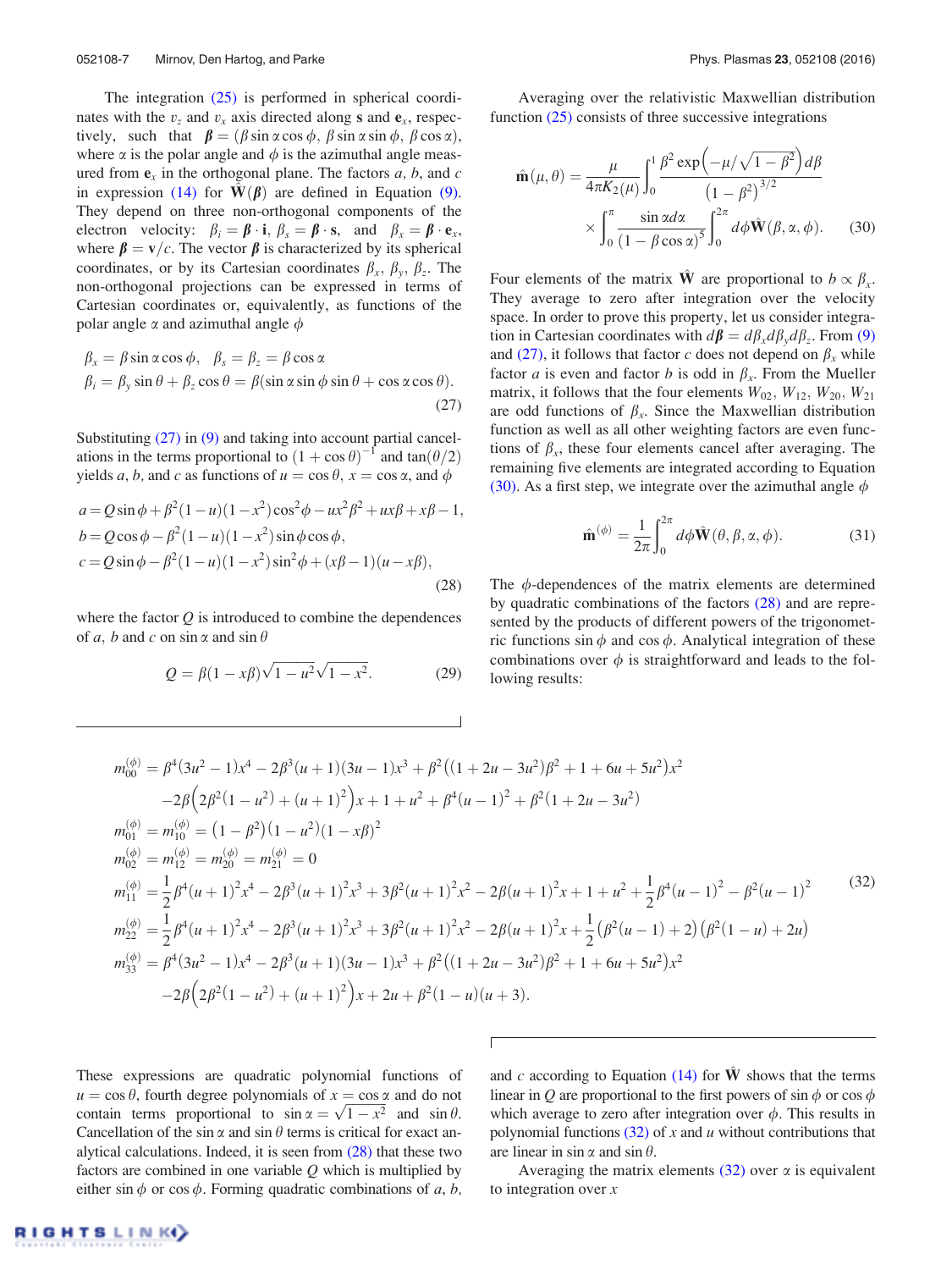$$
\hat{\mathbf{m}}^{(\alpha)} = \frac{1}{2} \int_{-1}^{1} \frac{dx \hat{\mathbf{m}}^{(\phi)}(x, \beta, u)}{(1 - \beta x)^{5}}.
$$
 (33)

<span id="page-8-0"></span>Because of polynomial dependence on  $x$ , the corresponding integrals are of the form

$$
I_n = \frac{1}{2} \int_{-1}^{1} \frac{x^n dx}{(1 - \beta x)^5}, \quad n = 0, 1, ..., 4.
$$
 (34)

They are evaluated analytically by successive integrations by parts. The results are represented by rational functions of  $\beta$ for  $0 \le n \le 3$  and by a hyperbolic arc-tangent function for  $n = 4$ 

$$
I_0 = \frac{1+\beta^2}{\left(1-\beta^2\right)^4}, \ I_1 = \frac{\beta(\beta^2+5)}{3\left(1-\beta^2\right)^4}, \ I_2 = \frac{5\beta^2+1}{3\left(1-\beta^2\right)^4}, I_3 = \frac{\beta(1+\beta^2)}{\left(1-\beta^2\right)^4}, \ I_4 = \frac{\left(12\beta^6 - 14\beta^4 + 11\beta^2 - 3\right)}{3\beta^4\left(\beta^2 - 1\right)^4} + \frac{\tanh^{-1}(\beta)}{\beta^5}.
$$
\n(35)

Performing integration  $(33)$  over x yields

$$
m_{00}^{(\alpha)} = \frac{(3u^2 - 1)\tanh^{-1}(\beta)}{\beta} + \frac{2(u - 1)(\beta^2 + (5\beta^2 - 3)u - 3)}{3(\beta^2 - 1)^2},
$$
  
\n
$$
m_{01}^{(\alpha)} = m_{01}^{(\alpha)} = \frac{u^2 - 1}{\beta^2 - 1},
$$
  
\n
$$
m_{11}^{(\alpha)} = \frac{1}{2} \left( \frac{(\beta^2 + 1)(u - 1)^2}{(\beta^2 - 1)^2} + \frac{(u + 1)^2 \tanh^{-1}(\beta)}{\beta} \right),
$$
  
\n
$$
m_{22}^{(\alpha)} = \frac{1}{2} \left( \frac{(u + 1)^2 \tanh^{-1}(\beta)}{\beta} - \frac{(\beta^2 + 1)(u - 1)^2}{(\beta^2 - 1)^2} \right),
$$
  
\n
$$
m_{33}^{(\alpha)} = \frac{(3u^2 - 1)\tanh^{-1}(\beta)}{\beta} + \frac{(u - 1)(5\beta^2 + (7\beta^2 - 9)u - 3)}{3(\beta^2 - 1)^2}.
$$
  
\n(36)

Integration of  $\hat{\mathbf{m}}^{(\alpha)}$  over the absolute value of the electron velocity  $\beta$  is performed by substituting the variable of integration in [\(30\),](#page-7-0)  $\beta = 1 - 1/\gamma^2$ 

$$
\mathbf{m}(\mu,\theta) = \frac{\mu}{K_2(\mu)} \int_1^{\infty} \frac{d\gamma}{\gamma} \exp(-\mu\gamma) \sqrt{\gamma^2 - 1} \mathbf{m}^{(\alpha)}(\gamma, u). \quad (37)
$$

Expressions (36) contain three different rational functions of  $\beta$  proportional to  $(1 - \beta^2)^{-1} = \gamma^2$ ,  $(1 - \beta^2)^{-2} = \gamma^4$ , and  $\beta^2/(1-\beta^2)^2 = \gamma^2(\gamma^2-1)$  and the function tanh<sup>-1</sup>( $\beta$ )/ $\beta$ . Integration of the first three combinations yields

$$
\int_{1}^{\infty} d\gamma \gamma (\gamma^{2} - 1)^{1/2} \exp(-\mu \gamma) = \frac{K_{2}(\mu)}{\mu},
$$
  

$$
\int_{1}^{\infty} d\gamma \gamma^{3} (\gamma^{2} - 1)^{1/2} \exp(-\mu \gamma) = \frac{K_{2}(\mu)}{\mu} + \frac{3K_{3}(\mu)}{\mu^{2}},
$$
(38)  

$$
\int_{1}^{\infty} d\gamma \gamma (\gamma^{2} - 1)^{3/2} \exp(-\mu \gamma) = \frac{3K_{3}(\mu)}{\mu^{2}}.
$$

They follow from the integral representation for modified Bessel functions of the second kind  $K_n(\mu)^{18}$  $K_n(\mu)^{18}$  $K_n(\mu)^{18}$ 

$$
K_n(\mu) = \frac{\sqrt{\pi}\mu^n}{2^n \Gamma\left(n + \frac{1}{2}\right)} \int_1^{\infty} d\gamma \exp(-\mu \gamma) (\gamma^2 - 1)^{n - \frac{1}{2}}.
$$
 (39)

In order to transform the integrals (38) to the canonical form (39), we regroup the terms and perform integration by parts to get rid of powers of  $\gamma$  in the integrands. The fourth combination with the hyperbolic arc-tangent function leads to the following integral, which is converted to the canonical form (39) by integration by parts:

$$
\int_1^{\infty} d\gamma \exp(-\mu \gamma) \tanh^{-1}(\beta) = \frac{1}{\mu} \int_1^{\infty} \frac{d\gamma \exp(-\mu \gamma)}{\sqrt{\gamma^2 - 1}} = \frac{K_0(\mu)}{\mu},\tag{40}
$$

where the derivatives resulting from integration by parts are as follows:  $d\tanh^{-1}(\beta)/d\beta = \gamma^2$  and  $d\beta/d\gamma = \gamma^{-2}(\gamma^2)$  $(-1)^{-1/2}$ . Expressions (38) and (40) contain four different modified Bessel functions. They are reduced to two functions  $K_{1,2}(\mu)$  by making use of the recurrence relations, <sup>18</sup>  $K_0(\mu) = K_2(\mu) - 2K_1(\mu)/\mu$ ,  $K_3(\mu) = K_1(\mu) + 4K_2(\mu)/\mu$ .

Evaluating integral (37) with the use of these relationships gives the final presentation for the elements of the Mueller  $\hat{\mathbf{m}}(\mu, \theta)$ . All integrations are performed in analytical form yielding functions of the scattering angle,  $u = \cos \theta$ , and electron temperature via the factor  $\mu^2$  and function  $G(\mu) = K_1(\mu)/(\mu K_2(\mu))$ , where  $K_1$  and  $K_2$  are modified Bessel functions of the second kind

$$
m_{00} = 1 + u^2 - 2G(\mu)(u^2 + 4u - 3) + (16/\mu^2)(1 - u)^2,
$$
  
\n
$$
m_{01} = m_{10} = 1 - u^2,
$$
  
\n
$$
m_{11} = 1 + u^2 + 2G(\mu)(u^2 - 4u + 1) + (12/\mu^2)(1 - u)^2,
$$
  
\n
$$
m_{22} = 2u - 4G(\mu)(u^2 - u + 1) - (12/\mu^2)(1 - u)^2,
$$
  
\n
$$
m_{33} = 2u - 4G(\mu)u(2u - 1) - (8/\mu^2)(1 - u)^2.
$$
  
\n(41)

The matrix elements (41) present an exact analytical solution for the state of polarization of incoherent Thomson scattering radiation. In contrast to Ref. [8](#page-13-0) where only the lowest order linear in  $T_e$  analytical results were obtained on the basis of the incorrect ITT weighting factor, expressions (41) are valid for the full range of scattering angles and electron thermal motion from non-relativistic to ultra-relativistic. The first terms in (41) describe the change of polarization in cold plasma ( $\mu \rightarrow \infty$ ), the second terms yield first order corrections in the weakly relativistic limit at  $\mu \gg 1$ , and the third terms dominate at ultra-relativistic temperatures  $\mu \ll 1$ .

The Mueller matrix  $\hat{\mathbf{m}}(\mu, \theta)$  does not conserve polarization and transfers fully polarized incident light to partially polarized scattered radiation. This property is intrinsically connected with the broadening of the scattered spectrum, which by definition is no longer fully polarized. The degree of polarization  $P$  is defined in Equation  $(3)$ . It is a ratio of power flux in the polarized component to the total power flux. Since  $P$  is a ratio of two fluxes, the normalization factor  $C_0$  cancels in the final expression for P. Thus, the degree of polarization/depolarization is completely determined by the elements of the matrix  $\hat{\mathbf{m}}(\mu, \theta)$  and the Stokes vector of the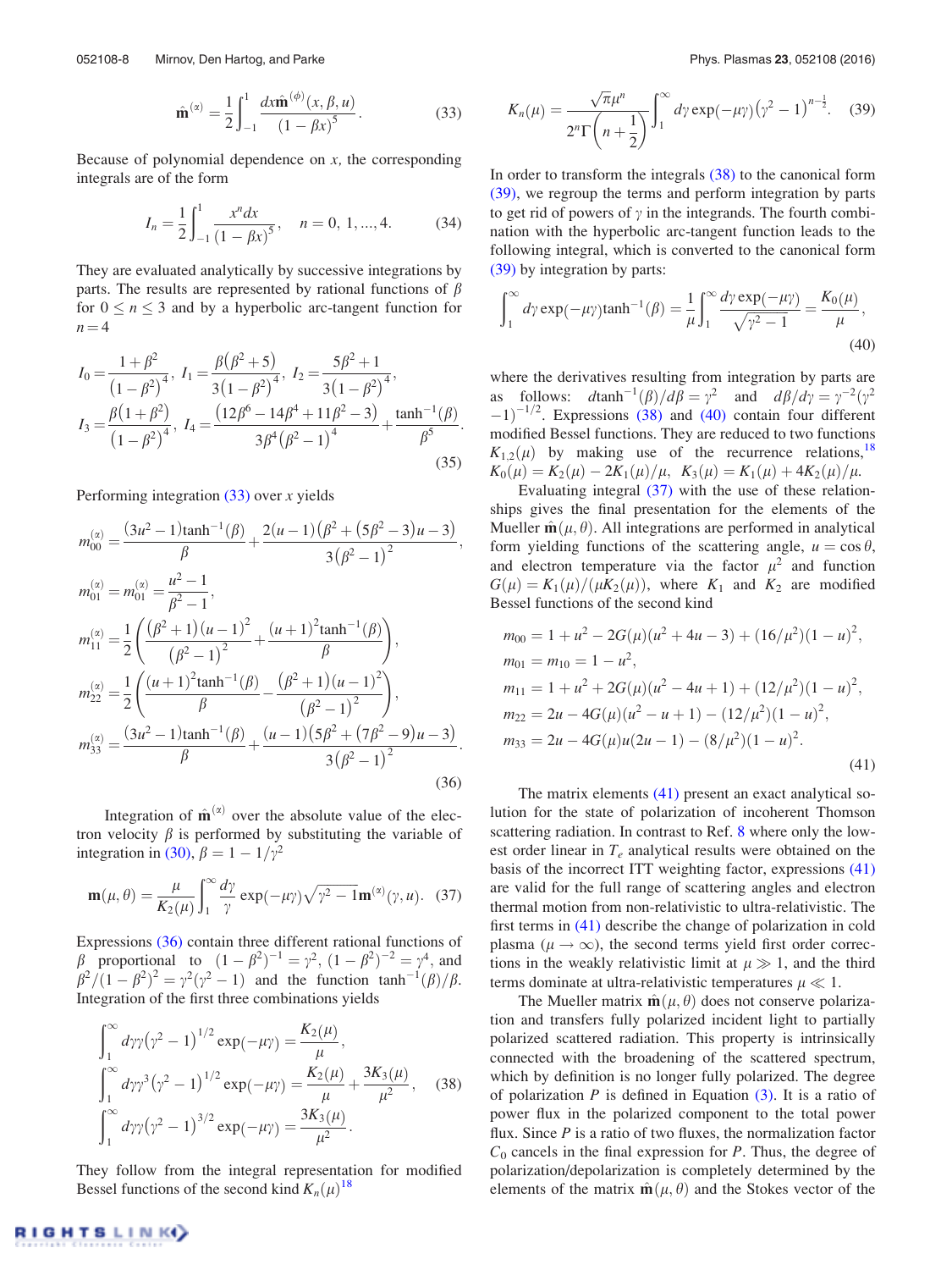<span id="page-9-0"></span>incident radiation  $S^{(i)}(\psi, \chi)$ . It depends on the characteristics of the incident light  $\psi$  and  $\chi$ , electron temperature  $T_e$  =  $m_ec^2/\mu$  and the scattering angle  $\theta$ . Detailed information about the properties of this function of four variables is presented in Ref. [10.](#page-13-0)

## B. Mueller matrix averaged over  $\beta$  with the ITT weighting factor

The above results are obtained by averaging with the weighting factor  $\propto (1 - \beta^2)/(1 - \beta_s)^5$ . The technique of analytical integration over  $\beta$  can also be applied to the ITT weighting factor treated in Ref. [8.](#page-13-0) This also yields Mueller matrix elements valid at all temperatures. Although the sixth power scaling seems to be irrelevant for TS applications, it is useful for the purpose of comparison to illustrate the importance of the specific form of the weighting factor. The sixth power weighting factor is expressed by the Mueller matrix

$$
\hat{\mathbf{H}}(\mu,\theta) = C_0 \hat{\mathbf{h}}(\mu,\theta)
$$
 (42)

defined by the integral [\(25\)](#page-6-0) with the factor  $(1 - \beta_s)^6$  in the denominator. The results of exact calculation of the matrix  $\hat{\mathbf{h}}$ are given in Equation  $(B1)$  in [Appendix B](#page-12-0). Comparison of the two Mueller matrices  $\hat{\mathbf{m}}$  and  $\mathbf{h}$  reveals essential differences. For example, the off-diagonal elements  $m_{01} = m_{10}$  do not depend on electron temperature while the same elements of the matrix  $\hat{\mathbf{h}}$  are substantial functions of  $T_e$ . The temperature independence of the off-diagonal elements  $m_{01} = m_{10}$  is a unique consequence of the fifth power weighting factor. The same integration performed for any other weighting factor results in temperature dependent off-diagonal elements.

A good test of the exact analytical calculations is comparison with the first-order expansions in  $T_e$  presented in Equation (44) in Ref. [8](#page-13-0). Similar approximation can be obtained from the exact matrix  $\mathbf{H}(\mu, \theta)$  by Taylor expansion of the matrix element (B1) in powers of small electron temperature  $T_e/m_ec^2 = 1/\mu \ll 1 \ \ (\mu \to \infty)$ . Ignoring small terms proportional to  $\mu^{-2}$  and  $\mu^{-4}$  and taking into account that  $G(\mu) \rightarrow 1/\mu = T_e/m_e c^2$  yields the first order correction in  $T_e$  to the cold plasma Mueller matrix. Comparing this cor-rection with expressions (44) in Ref. [8](#page-13-0) at  $\overline{\beta^2} = 3T_e/m_ec^2$ shows that our results are identical. This verifies the firstorder expansions in  $T_e$  obtained in Ref. [8](#page-13-0) for the ITT model and increases confidence in the correctness of our exact analytical scheme of integration.

#### V. SUMMARY AND FUTURE WORK

The classical problem of depolarization of incoherent Thomson scattered radiation is analytically solved, for the first time, without any approximations. Special attention is paid to justification of the fifth power weighting factor for averaging over the relativistic Maxwellian distribution function. The exponent of the function  $(1 - \beta_s)$  is important for exact relativistic calculations. This is illustrated by comparison with the case of sixth power weighting factor considered in Ref. [8.](#page-13-0)

The Mueller matrix averaged over electron thermal motion does not conserve polarization and transfers fully polarized incident light to partially polarized scattered radiation. This property is intrinsically connected with the broadening of the scattered spectrum, which, by definition, is no longer fully polarized. If the degree of polarization dependence on electron temperature is accurately known from theory, the accuracy of such a diagnostic could potentially exceed that of the conventional spectrum-based TS method. Since the scattered spectra are broad for fusiongrade plasmas, all results for the degree of polarization are obtained for the frequency integrated components of the Stokes vector  $S^{(s)}$ . Integrating over the spectrum results in an increased number of detected photons with better statistics and measurements accuracy. This is a key element of the polarization-based TS diagnostic compared to the traditional spectrum-based TS method.

The degree of polarization  $P$  depends on  $T_e$ , the scattering angle  $\theta$ , and the polarization characteristics of the incident light  $\psi$  and  $\gamma$ . In spite of the large number of variables and complexity of the dependencies, the exact analytical results allow us to describe rigorously in a compact form the general properties of the degree of polarization (see Ref. [10\)](#page-13-0). At given  $\theta$  and  $T_e$ , extrema of P as a function of  $\psi$  and  $\chi$  are reached at the boundaries of the region  $0 \le \psi \le \pi/2$ , 0  $\leq \chi \leq \pi/4$ . This yields the absolute maximum  $P_{max}(T_e, \theta)$ , and minimum  $P_{min}(T_e, \theta)$ , with respect to all possible polarization states of the incident radiation, and allows us to set upper and lower limits on P at a given  $\theta$  and  $T_e$ . A good test of the correctness of the matrix elements  $\hat{\mathbf{m}}$  is that  $P < 1$  for all values of the variables. These results are directly used for optimization of the polarization-based TS method of electron temperature measurement in Ref. [11](#page-13-0).

For LIDAR TS systems with backscattered detectors at  $\theta \sim 180^\circ$ , the theoretical model predicts a maximum of depolarization,  $D = 1 - P$ , of order  $3\% - 8\%$  for a circularly polarized laser beam. Because of the quadratic dependence on  $T_e/m_e c^2$ , the effect is about five times smaller than for perpendicular scattering and is, therefore, difficult to exploit for  $T_e$  determination in LIDAR. For a conventional TS system with  $\theta \simeq 90^\circ$ , the situation is much more favorable with average  $D \sim 20\% - 25\%$ . The absolute maximum  $D_{max} \sim 95\%$  is reached at  $\psi = 90^\circ$  for elliptically polarized incident light. This extreme regime corresponds to very small scattered power and results in large error bars for polarization-based  $T_e$  measurements. More practical cases with circular and linear incident polarizations are analyzed in Refs. [10](#page-13-0) and [11](#page-13-0) for conventional TS diagnostics. Although circular incident polarization yields stronger depolarization of scattered radiation, rigorous minimization of the error bars shows that linear incident polarization is preferential for polarization-based diagnostics.

Realistic experimental constraints require detecting scattered photons within a limited wavelength range. This necessitates understanding the frequency resolved degree of polarization[.8](#page-13-0) Publications devoted to the rigorous analysis of the spectral polarization concept are not available in the literature. Some empirical steps in this direction can be made on the basis of Equation [\(11\).](#page-4-0) Let us consider a partial contribution  $\Delta S^{(s)}$  to the spectrum integrated Stokes vector from a narrow frequency interval  $\Delta\omega$ , such that  $\Delta S^{(s)} = S^{(s)}(\omega) \Delta\omega$ . Formal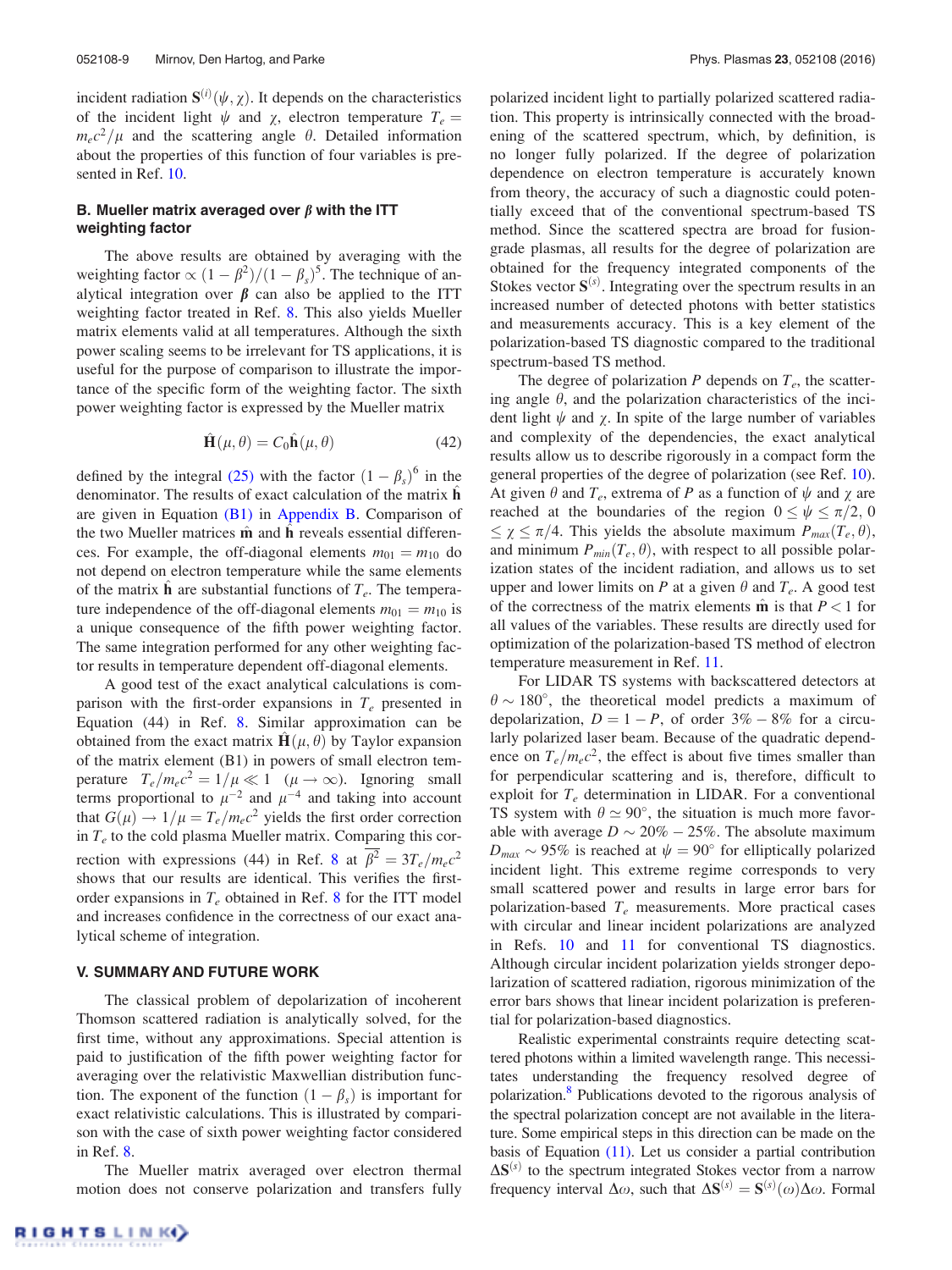<span id="page-10-0"></span>substitution of  $\Delta S^{(s)}$  to the equation for the degree of polariza-tion [\(3\)](#page-3-0) yields an expression for  $P(\omega)$  which is determined by the spectral density  $S^{(s)}(\omega)$  and does not depended on  $\Delta \omega$ 

$$
P(\omega) = \frac{\sqrt{S_1^{(s)2}(\omega) + S_2^{(s)2}(\omega) + S_3^{(s)2}(\omega)}}{S_0^{(s)}(\omega)}.
$$
 (43)

The Stokes vector components  $S^{(s)}(\omega)$  are determined by the single electron spectral Mueller matrix [\(16\)](#page-5-0) averaged over the relativistic Maxwellian distribution function with the weighting factor  $(25)$  and  $\delta$ -function spectral dependence

$$
\hat{\mathbf{M}}(\omega,\mu,\theta) = \frac{r_0^2 n_e V E_0^2}{2r^2} \int \frac{(1-\beta^2) f_M(\boldsymbol{\beta}) d\boldsymbol{\beta}}{(1-\beta_s)^5} \hat{\mathbf{W}}(\boldsymbol{\beta}) \delta(\omega - \omega_d). \tag{44}
$$

To evaluate the feasibility of frequency resolved TS polarimetry, an expression similar to (44) but with the sixth power weighting factor was suggested without derivation in Ref. [8.](#page-13-0)

The specific values of the spectral Stokes vector components,  $S^{(s)}(\omega) = \hat{M}(\omega, \mu, \theta) \cdot S^{(\tilde{i})}(\chi, \psi)$ , are functions of five variables and require numerical integration that is beyond the analytical scope of this paper. First numerical results and experimental applications are discussed by Giudicotti et al. in Ref. [22](#page-14-0). They extensively benchmark their code by computing the frequency resolved Mueller matrix elements, integrating them over the spectrum and comparing with the frequency integrated analytical results [\(41\).](#page-8-0) Good consistency between frequency integrated numerical values and analytical predictions is reported in the paper. Thus, the exact relativistic expressions [\(41\)](#page-8-0) can be used as a reliable tool for benchmarking and verification of numerical codes for frequency resolved TS polarization.

For conventional degree of polarization analysis [\(3\),](#page-3-0) rigorous proof that  $P \le 1$  is provided by Schwarz's inequality applied for the time averaged elements of the polarization matrix [\(1\)](#page-2-0). A similar mathematical analysis and proof that  $P(\omega) \leq 1$  should be performed for the frequency-resolved degree of polarization (43). Note particularly that the spectral degree of polarization (43) does not depend on the width of the frequency interval  $\Delta\omega$ . Choosing a very narrow frequency interval leads to the limiting transition of a pure monochromatic electromagnetic wave which, by definition (see, for example, Ref. [16](#page-13-0)), is fully polarized with  $P(\omega) \rightarrow 1$ . Some restriction on the minimal value of  $\Delta\omega$  or the conditions of applicability of  $P(\omega)$  may be required to avoid an inconsistency. Analysis of this question should be a subject of future work.

#### ACKNOWLEDGMENTS

The authors would like to acknowledge G. V. Stupakov for helpful advice and important insights, D. D. Ryutov for his interest to the work and useful suggestions, S. E. Segre and L. Giudicotti for valuable comments and A. B. Kukushkin for the discussions stimulating us to pursue this work.

This material was based on work supported by the U.S. Department of Energy office of Science, Office of Fusion Energy Sciences under Award Nos. DE-FG02-85ER53212, DE-FC02-05ER54814, the U.S. NSF Cooperative Agreement PHY-0821899 Center for Magnetic Self-Organization in Laboratory and Astrophysical Plasmas and the U.S. ITER Project Office.

## APPENDIX A: SCATTERING BY SINGLE ELECTRON

## 1. Stokes vector components

The Stokes parameters of the incident and scattered radiation are defined by time-averaged electric field components [\(1\)](#page-2-0)

$$
S_0 = \lim_{T \to \infty} \frac{1}{2T} \int_{-T}^{T} (E_x(t)E_x^*(t) + E_t(t)E_t^*(t))dt,
$$
  
\n
$$
S_1 = \lim_{T \to \infty} \frac{1}{2T} \int_{-T}^{T} (E_x(t)E_x^*(t) - E_t(t)E_t^*(t))dt,
$$
  
\n
$$
S_2 = \lim_{T \to \infty} \frac{1}{2T} \int_{-T}^{T} (E_x(t)E_t^*(t) + E_t(t)E_x^*(t))dt,
$$
  
\n
$$
S_3 = \lim_{T \to \infty} \frac{i}{2T} \int_{-T}^{T} (E_x(t)E_t^*(t) - E_t(t)E_x^*(t))dt.
$$
 (A1)

They are determined by the projections of  $E(t)$  onto the  $(e_x, t_i)$  and  $(e_x, t_s)$  axes, respectively (see Equation [\(4\)\)](#page-3-0). Consider, for example, the Stokes vector  $S^{(i)}$  of the incident monochromatic wave [\(5\)](#page-3-0)

$$
\mathbf{E}_i = E_{ix}\mathbf{e}_x + E_{it}\mathbf{t}_i = E_0\Big(\mathbf{e}'_x\cos\chi + i\mathbf{e}'_y\sin\chi\Big),\tag{A2}
$$

where the ellipticity angle  $\chi = \pm \arctan(b_2/b_1)$ . The two mutually perpendicular unit vectors  $\mathbf{e}'_x$  and  $\mathbf{e}'_y$  are orthogonal to the incident wave propagation direction i. Their position with respect to the scattering plane is determined by the azimuth (orientation angle)  $\psi$  of the polarization ellipse  $(\cos \psi = \mathbf{e}_x \cdot \mathbf{e}'_x)$ . Projecting (A2) onto the  $\mathbf{e}_x$  and  $\mathbf{t}_i$  axes gives the  $E_{ix}$  and  $E_{it}$  components

$$
E_{ix} = \cos \chi \cos \psi - i \sin \chi \sin \psi,
$$
  
\n
$$
E_{it} = \cos \chi \sin \psi + i \sin \chi \cos \psi.
$$
 (A3)

Substituting  $(A3)$  in  $(A1)$  yields the Stokes vector of the fully polarized incident wave [\(2\).](#page-3-0)

The particular case of a linearly polarized incident wave with  $\chi = 0$  is considered in solution [\(19\)](#page-5-0). The corresponding electric field amplitude  $\mathbf{E}_i \parallel \mathbf{e}'_x$ . The scattered wave propagation direction s is characterized in solution [\(19\)](#page-5-0) by the polar and azimuth angles  $\Theta$  and  $\Phi$ . They are defined with respect to the spherical system of coordinates determined by the unit vectors  $\hat{\mathbf{x}} = \mathbf{i}$ ,  $\hat{\mathbf{y}} = \mathbf{e}_x^{\prime} \times \mathbf{i}$ ,  $\hat{\mathbf{z}} = \mathbf{e}_x^{\prime}$ . The relationships between the variables  $\theta$  and  $\psi$  and the angles  $\Theta$  and  $\Phi$  are as follows:

$$
\cos \theta = \mathbf{s} \cdot \mathbf{i} = \mathbf{s} \cdot \hat{\mathbf{x}} = \sin \Theta \cos \Phi,
$$
  
\n
$$
\cos \psi = \mathbf{e}'_x \cdot \mathbf{e}_x = \hat{\mathbf{z}} \cdot [\mathbf{i} \times \mathbf{s}] / \sin \theta = (\mathbf{s} \cdot \hat{\mathbf{y}}) / \sin \theta
$$
 (A4)  
\n
$$
= \sin \Theta \sin \Phi / \sin \theta.
$$

#### 2. Spectral characteristics of the truncated fields

An infinitely long wave packet of incident monochromatic radiation  $(5)$  is characterized by a non-zero electric field from  $-\infty \le t \le \infty$ . The quadratic combinations of the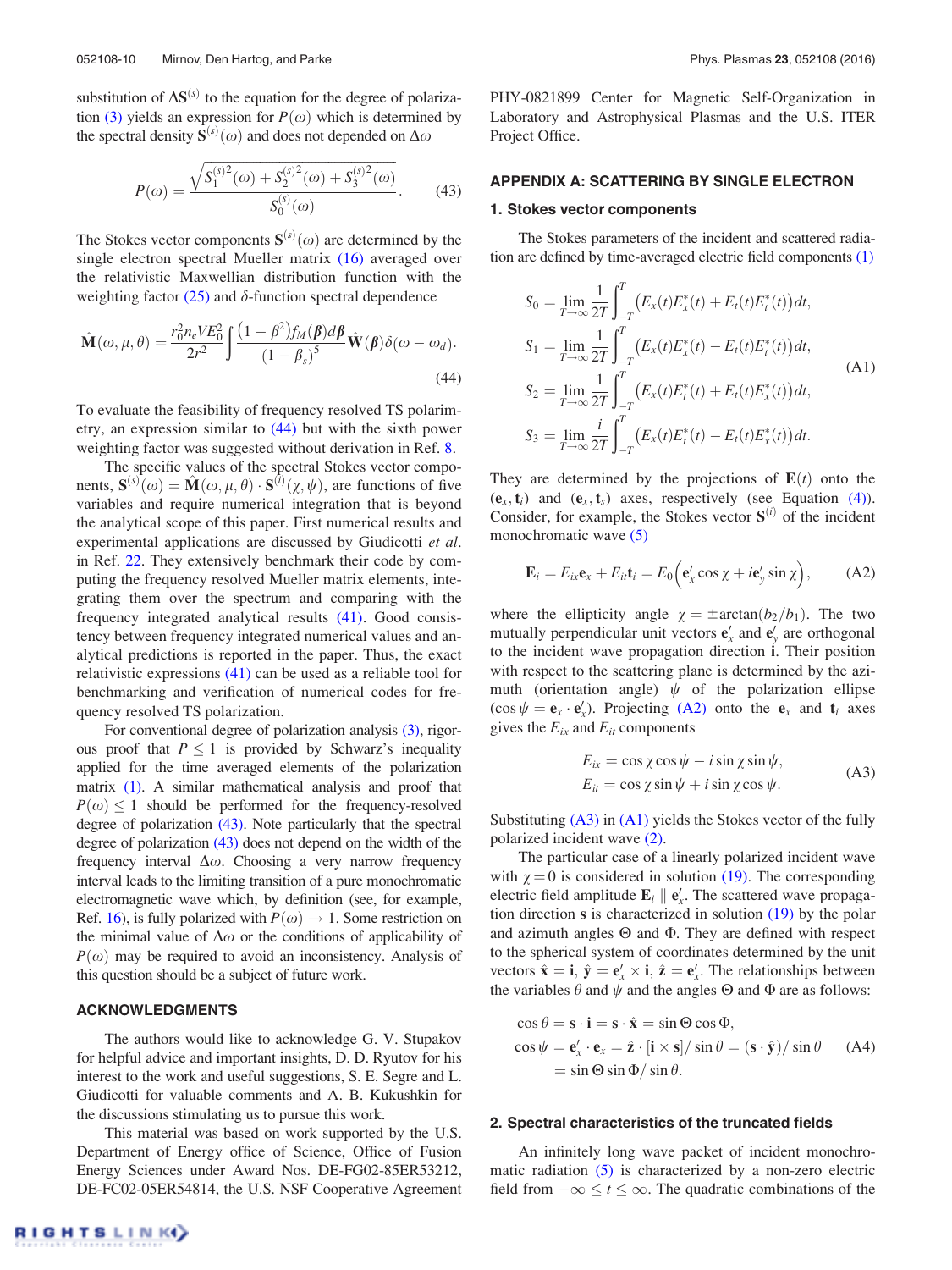<span id="page-11-0"></span>scattered electric field [\(A1\)](#page-10-0) are nonvanishing functions of time, while the Fourier expansion is formally valid only for functions decaying sufficiently fast at infinity (square integrable). In order to apply the Fourier transform to stationary scattered radiation, the method of truncated functions<sup>[15](#page-13-0)</sup> is used

$$
\mathbf{E}_s^{(T)}(t) = \begin{cases} \mathbf{E}_s(t) & |t| \le T \\ 0 & |t| \ge T \end{cases} \tag{A5}
$$

where *t* is the time at the remote detector (*time-at-observer*). We perform all intermediate calculations at finite  $T$  with the limiting transition in the final expressions.

The truncated signals are square integrable with the Fourier transform

$$
\mathbf{E}_s^{(T)}(\omega) = \frac{1}{\sqrt{2\pi}} \int_{-T}^T \mathbf{E}_s(t) \exp(i\omega t) dt.
$$
 (A6)

Consider a monochromatic dependence  $\mathbf{E}_s(t) = \mathbf{E}_0 \exp(-i\omega_d t)$ with Doppler shifted frequency  $\omega_d = \omega_i(1 - \beta_i)/(1 - \beta_s)$ caused by Thomson scattering on a single electron with velocity v. The Fourier image of the truncated field

$$
\mathbf{E}_s^{(T)}(\omega) = \mathbf{E}_0 \sqrt{\frac{2}{\pi}} \frac{\sin[(\omega - \omega_d)T]}{\omega - \omega_d} \tag{A7}
$$

depends on  $\omega$  and the truncation variable T. This is a smooth analytical function of  $\omega$  at finite T and a singular  $\delta$ -function at  $T \to \infty$ 

$$
\lim_{T \to \infty} \mathbf{E}_s^{(T)} = \mathbf{E}_s(\omega) = \mathbf{E}_0 \sqrt{2\pi} \delta(\omega - \omega_d). \tag{A8}
$$

For the general case of arbitrary time dependence, the truncated field is expressed by the inverse Fourier integral

$$
\mathbf{E}_s^{(T)}(t) = \frac{1}{\sqrt{2\pi}} \int_{-\infty}^{\infty} \mathbf{E}_s^{(T)}(\omega) \exp(-i\omega t) d\omega.
$$
 (A9)

The time averaged quadratic combinations [\(A1\)](#page-10-0) are expressed by double integrals over the frequencies  $\omega_1$  and  $\omega_2$ . Consider, for example, the  $S_0^{(s)}$  component

$$
S_0^{(s)} = \lim_{T \to \infty} \frac{1}{2T} \int_{-T}^{T} \left( E_{sx}(t) E_{sx}^{\star}(t) + E_{st}(t) E_{st}^{\star}(t) \right) dt
$$
  
\n
$$
= \lim_{T \to \infty} \frac{1}{2\pi T} \times \int_{-\infty}^{+\infty} d\omega_1 \int_{-\infty}^{+\infty} d\omega_2 \left( E_{sx}^{(T)}(\omega_1) E_{sx}^{(T)\star}(\omega_2) + E_{st}^{(T)}(\omega_1) E_{st}^{(T)\star}(\omega_2) \right) \frac{\sin[(\omega_2 - \omega_1)T]}{\omega_2 - \omega_1}.
$$
  
\n(A10)

At sufficiently large  $T$ , the integral kernel is approximated by the  $\delta$ -function

$$
\frac{\sin[(\omega_2 - \omega_1)T]}{\omega_2 - \omega_1} \underset{T \to \infty}{\to} \pi \delta(\omega_2 - \omega_1). \tag{A11}
$$

Performing integration over  $\omega_1$  or  $\omega_2$ , the time averaged quadratic combinations take the form of an integral over the spectrum

$$
S_0^{(s)} = \int_{-\infty}^{+\infty} d\omega S_0(\omega), \quad S_0(\omega) = \lim_{T \to \infty} \frac{S_0^{(s)}(\omega, T)}{2T},
$$
  

$$
S_0^{(s)}(\omega, T) = E_{sx}^{(T)}(\omega) E_{sx}^{(T)*}(\omega) + E_{st}^{(T)}(\omega) E_{st}^{(T)*}(\omega).
$$
(A12)

These transformations are equivalent to Parseval's theorem for spectral intensities. Using [\(A1\)](#page-10-0), expression (A12) is generalized to the three other components of the Stokes vector in the form  $(11)$ .

Specifying the dependence on  $T$  in the quadratic combinations (A12) allows us to perform the limiting transition  $T \rightarrow \infty$  without uncertainties caused by the treatment of the square of a  $\delta$ -function. Then, the expression for  $S_0^{(s)}(\omega)$  takes a form

$$
S_0^{(s)}(\omega) = \lim_{T \to \infty} \frac{|\mathbf{E}_0|^2 \sin^2[(\omega - \omega_d)T]}{\pi T \left(\omega - \omega_d\right)^2}.
$$
 (A13)

This function tends to zero at  $\omega \neq \omega_d$  and to infinity at  $\omega = \omega_d$ , showing properties of the delta-function of  $\omega$ . Exact integration over  $\omega$  yields

$$
\int_{-\infty}^{+\infty} S_0(\omega) d\omega = |\mathbf{E}_0|^2, \tag{A14}
$$

indicating that

$$
S_0^{(s)}(\omega) = |\mathbf{E}_0|^2 \delta(\omega - \omega_d). \tag{A15}
$$

#### 3. Amplitude of the Thomson scattered field

Based on the truncation method, we calculate now the amplitude for the Thomson scattered field. The starting point is the Lienard-Wiechert expression for the scattered electric field  $\mathbf{E}_s$  emitted by an electron moving along the unperturbed trajectory

$$
\mathbf{R}(t') = \mathbf{R}_0 + \mathbf{v}t' \tag{A16}
$$

and oscillating in the field [\(5\)](#page-3-0) of the incident monochromatic wave  $\mathcal{E}_i(\mathbf{r}', t')$ 

$$
\mathbf{E}_s(\mathbf{r},t) = \frac{r_0}{r} \frac{\sqrt{1-\beta^2}}{(1-\beta_s)^2} \int d\mathbf{r}' \int dt' \delta[t'-t+(r-\mathbf{s}\cdot\mathbf{r}')/c] \times \delta(\mathbf{r}'-\mathbf{R}(t'))\hat{\mathbf{\Pi}}\cdot\mathcal{E}_i(\mathbf{r}',t').
$$
\n(A17)

Note that we consider here an elementary process of scattering within the scope of the infinite scattering volume model treated in Secs. II A–II C of Ref. [12.](#page-13-0) The tensor  $\Pi$ describes the transformation of polarization in the process of scattering on a single electron

$$
\hat{\mathbf{\Pi}} \cdot \mathcal{E}_i = -(1 - \beta_s)(1 - \beta_i)\mathcal{E}_i + [\beta_E(\cos \theta - \beta_s)+ (1 - \beta_i)(\mathbf{s} \cdot \mathcal{E}_i)]\mathbf{s} + [\beta_E(1 - \cos \theta)- (1 - \beta_i)(\mathbf{s} \cdot \mathcal{E}_i)]\boldsymbol{\beta} - \beta_E(1 - \beta_s)\mathbf{i},
$$
 (A18)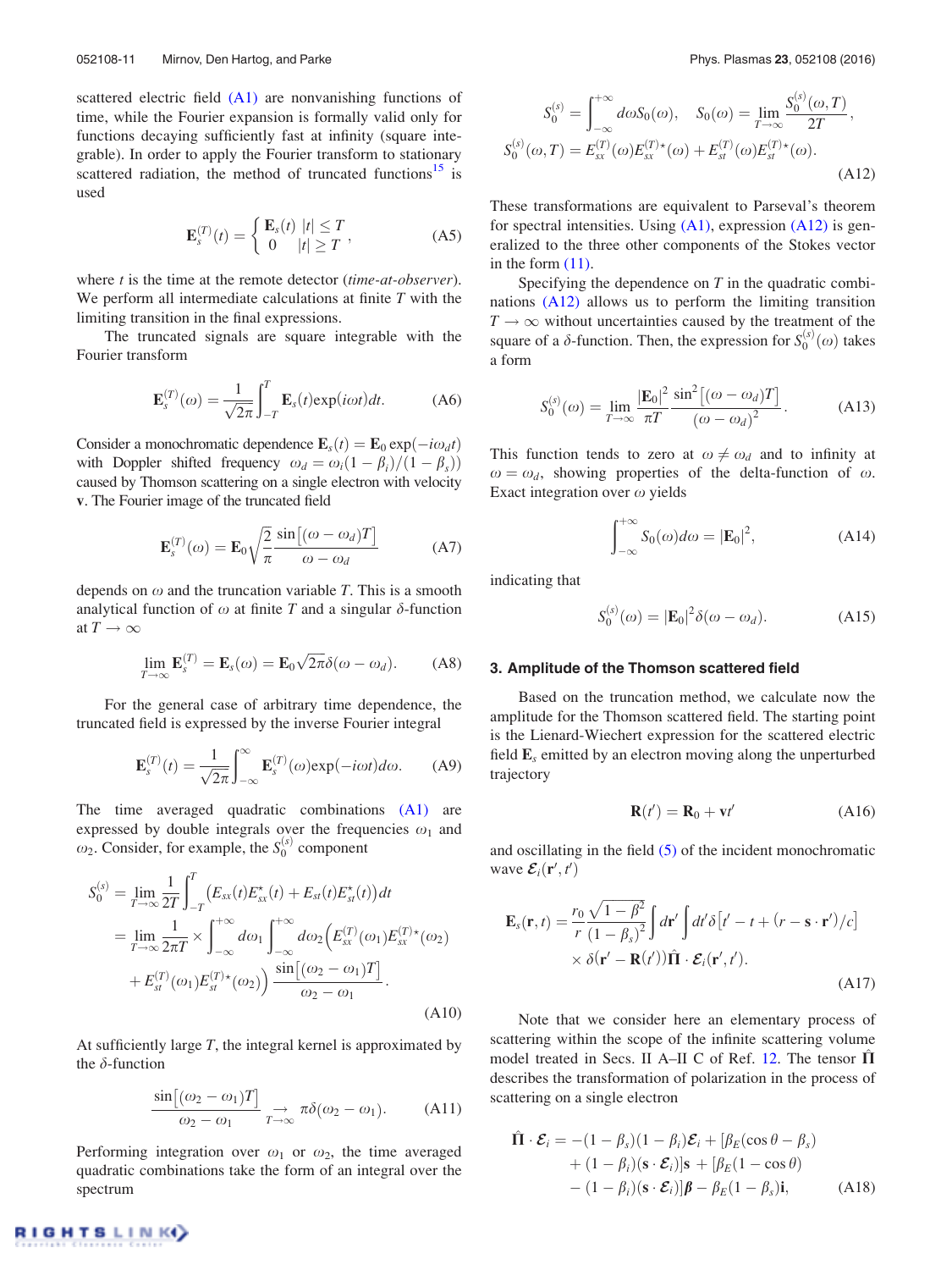<span id="page-12-0"></span>where  $\beta_F = \beta \cdot \mathcal{E}_i$ . Equations [\(A17\)](#page-11-0) and [\(A18\)](#page-11-0) are also identical to the set of initial equations in Ref. [13](#page-13-0).

The electric field  $\mathbf{E}_s(\mathbf{r}, t)$  represents the scattered field at the remote position  $\bf{r}$  on the detector at time  $t$ . We truncate the field  $\mathbf{E}_s(\mathbf{r}, t)$  within a time interval  $|t| \leq T$  according to [\(A5\).](#page-11-0) The Fourier image of the truncated signal is obtained by integrating over t from  $-T$  to  $T$ 

$$
\mathbf{E}_{s}^{(T)}(\omega) = \frac{1}{\sqrt{2\pi}} \frac{r_0}{r} \frac{\sqrt{1-\beta^2}}{(1-\beta_s)^2} \int d\mathbf{r}' \int dt' \delta[\mathbf{r}' - \mathbf{R}(t')] \times \hat{\mathbf{\Pi}} \cdot \mathcal{E}_i(\mathbf{r}', t') \int_{-T}^{T} \delta[t'-t+(r-s \cdot \mathbf{r}')/c] \times \exp(i\omega t)]dt,
$$
\n(A19)

where unperturbed electron trajectories [\(A16\)](#page-11-0) are used for integration. When t varies from  $-T$  to T, the  $\delta$ -function contributes to the integral if the retarded time  $t'$  is in the range  $-T/(1 - \beta_s) - t_r < t' < T/(1 - \beta_s) - t_r$ , where  $t_r =$  $(r - s \cdot \mathbf{R}_0)/c(1 - \beta_s)$  is the time shift due to the retardation and  $\beta_s = \mathbf{s} \cdot \mathbf{v}/c$ . In the exponential factor, t is expressed in terms of  $t'$  by equating to zero the argument of the  $\delta$ -function. This determines the resulting integral over  $t'$ 

$$
\mathbf{E}_{s}^{(T)}(\omega) = \frac{1}{\sqrt{2\pi}} \frac{r_0}{r} \frac{\sqrt{1-\beta^2}}{(1-\beta_s)^2} \int d\mathbf{r}' \int_{-T/(1-\beta_s)-t_r}^{T/(1-\beta_s)-t_r} dt' \times \delta[\mathbf{r}' - \mathbf{R}_0 - \mathbf{v}''] \hat{\mathbf{\Pi}} \cdot \mathcal{E}_i(\mathbf{r}', t') \times \exp[i\omega(1-\beta_s)t' + i\omega(r - \mathbf{s} \cdot \mathbf{R}_0)/c].
$$
\n(A20)

Using the explicit expression [\(5\)](#page-3-0) for  $\mathcal{E}_i(\mathbf{r}', t')$  allows us to rewrite the integral over  $t'$  as follows:

$$
\mathbf{E}_{s}^{(T)}(\omega) = \exp(i\omega_{d}r/c - i(\mathbf{k}_{s} - \mathbf{k}_{i}) \cdot \mathbf{R}_{0}) \frac{\hat{\mathbf{\Pi}} \cdot \mathbf{E}_{i} r_{0}}{\sqrt{2\pi}} \frac{\sqrt{1 - \beta^{2}}}{r} \times \int_{-T/(1 - \beta_{s})}^{T/(1 - \beta_{s})} dt' \exp[i(\omega - \omega_{i})t' - i(\omega \mathbf{s} - \omega_{i} \mathbf{i}) \cdot \beta t'],
$$
\n(A21)

where the new shifted time variable,  $t' \rightarrow t' + t_r$ , is used for integration while  $\omega_d = \omega_i(1 - \beta_i)/(1 - \beta_s)$  is the Doppler shifted frequency and  $\mathbf{k}_s = \omega_d \mathbf{s}/c$  is the wave vector of the scattered radiation. Performing integration over  $t'$  yields the final result in the form [\(8\)](#page-4-0)

$$
\mathbf{E}_s^{(T)}(\omega) = f^{(T)}(\omega, \boldsymbol{\beta})\hat{\mathbf{\Pi}} \cdot \mathbf{E}_i,
$$

where the scalar function  $f^{(T)}(\omega, \beta)$ 

$$
f^{(T)}(\omega, \beta) = \exp(i\omega_d r/c - i(\mathbf{k}_s - \mathbf{k}_i) \cdot \mathbf{R}_0) \frac{r_0}{r} \frac{\sqrt{1 - \beta^2}}{(1 - \beta_s)^3}
$$

$$
\times \sqrt{\frac{2}{\pi}} \frac{\sin(\Omega T)}{\Omega}, \ \Omega = \omega - \omega_d \tag{A22}
$$

is introduced for compact notation to describe the spectral characteristics and the dependences on  $r$  and  $\beta$ . In the limiting case  $T \to \infty$ , the dependence on  $\omega$  is expressed by the  $\delta$ -function

$$
\mathbf{E}_s(\omega) = \sqrt{2\pi} \exp(i\omega_d r/c - i(\mathbf{k}_s - \mathbf{k}_i) \cdot \mathbf{R}_0) \frac{r_0}{r} \frac{\sqrt{1 - \beta^2}}{(1 - \beta_s)^3} \times \hat{\mathbf{\Pi}} \cdot \mathbf{E}_i \delta(\omega - \omega_d). \tag{A23}
$$

In this form, the result  $(A23)$  is consistent with Eq. (7) in Ref. [12](#page-13-0).

The change of polarization is described by the polarization operator  $\hat{\Pi} \cdot \mathbf{E}_i$  given in [\(A18\).](#page-11-0) Taking two orthogonal projections, the connection between the components of the scattered and incident electric fields is expressed by a  $2 \times 2$ matrix [\(9\)](#page-4-0). The matrix is obtained by projecting the scattered field on the  $e_x$  and  $t_s$  directions while the amplitude of the incident field  $\mathbf{E}_i$  is projected on the  $\mathbf{e}_x$  and  $\mathbf{t}_i$  directions defined in [\(4\).](#page-3-0) Then, the  $e_x$  component of the scattered electric field takes a form

$$
E_{sx}(\omega)/f^{(T)}(\omega,\beta) = -(1-\beta_s)(1-\beta_i)E_{ix} + [\beta_E(1-\cos\theta) + \sin\theta(1-\beta_i)E_{ii}]\beta_x, \tag{A24}
$$

while the  $t_s$  component is as follows:

$$
E_{st}(\omega)/f^{(T)}(\omega,\beta) = -\cos\theta(1-\beta_s)(1-\beta_i)E_{it}
$$
  
 
$$
+ (\beta_E(1-\cos\theta) + \sin\theta(1-\beta_i)E_{it})\beta_{ts}
$$
  
 
$$
- \sin\theta\beta_E(1-\beta_s). \tag{A25}
$$

The velocity components  $\beta_E$ ,  $\beta_{ti}$ , and  $\beta_{ts}$  appearing in these relations are expressed in terms of  $\beta_i$  and  $\beta_s$ 

$$
\beta_E = \beta_x E_{ix} + \beta_{ii} E_{it}, \quad \beta_{ti} = \beta \cdot \mathbf{t}_i = \frac{\beta_i \cos \theta - \beta_s}{\sin \theta},
$$

$$
\beta_{ts} = \beta \cdot \mathbf{t}_s = \frac{\beta_i - \beta_s \cos \theta}{\sin \theta}.
$$
(A26)

Combining Equations  $(A24)$ – $(A26)$  yields the matrix in Equation [\(9\)](#page-4-0).

## APPENDIX B: INFINITE (ITT) AND FINITE (FTT) TRANSIT TIME CASES

The scattering volume is defined by the intersection of the region occupied by the laser beam and the region of observation determined by the collection optics. The distortion of the signal caused by the finite size L of the scattering volume has a twofold effect. First, it broadens the spectrum [\(21\)](#page-5-0) to the finite width  $\delta\omega/\omega \simeq v_{Te}/(\omega L)$ . The transit time broadening is much less than the expected thermal broadening in any high-temperature plasmas<sup>[1,12,14](#page-13-0)</sup> and, therefore, ignored in our calculations. The second effect is less obvious and impacts the amplitude of the spectrum rather than its shape. It results in an additional factor  $(1 - \beta_s)$  in the numerator of the FTT intensity spectrum  $(24)$  compared to the ITT power spectrum [\(23\).](#page-6-0) A quantitative physical picture of the FTT effect and origination of the additional factor were explained in Sec. III of Ref. [12](#page-13-0) based on a single-bounded particle model for mean spectral intensity.

Revisiting this problem we developed a more intuitive picture of the nature of the FTT effect. It is based on consideration of a large number of electrons of a given velocity  $\beta$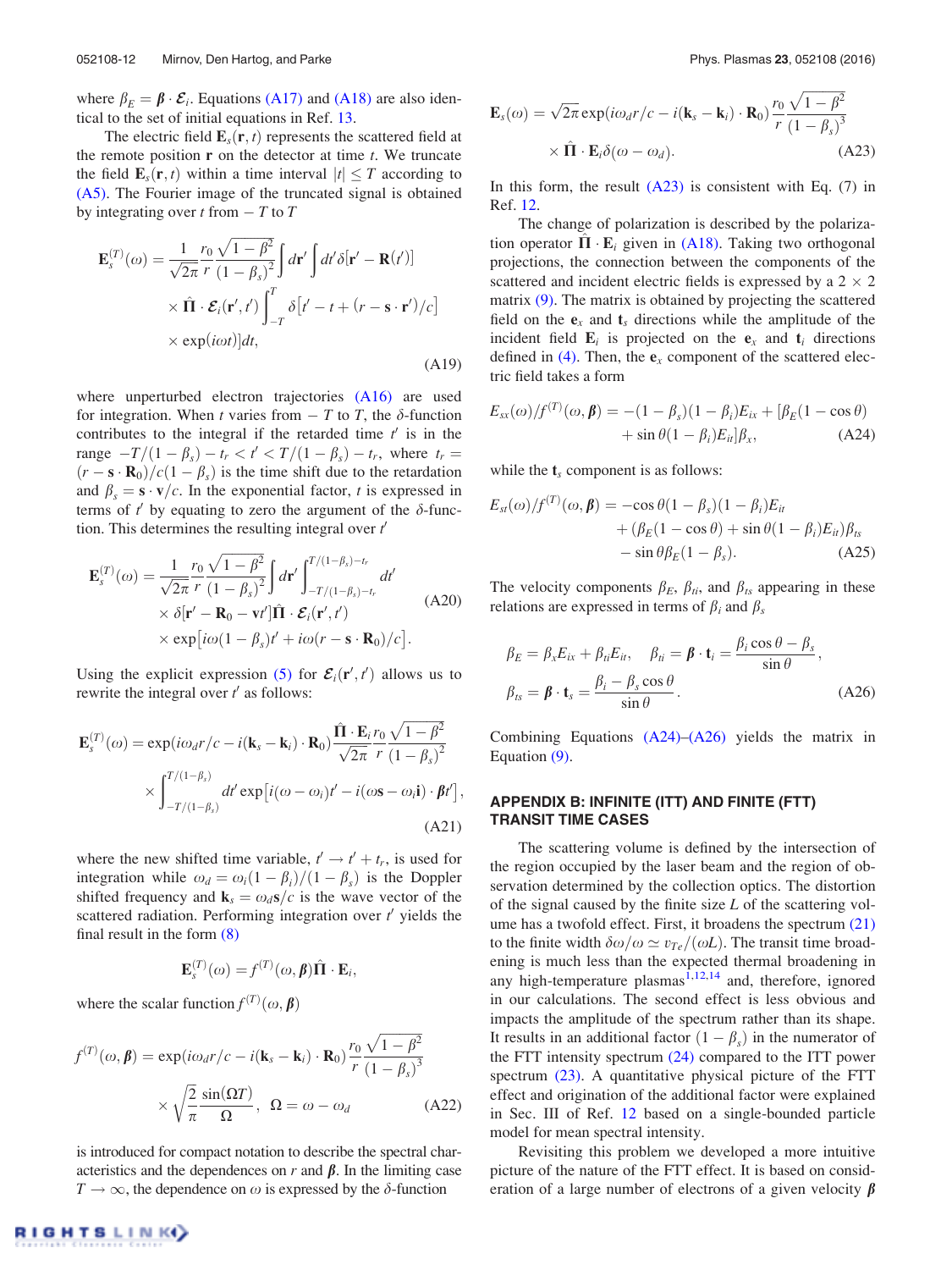<span id="page-13-0"></span>crossing the scattering volume, visualization of the positions of the electromagnetic pulses emitted by the individual electrons, and counting the number of pulses passing through the remote detector at given time  $t$  on the detector. This geometrical picture shows that due to the combined effect of the retardation and electron motion, the number of pulses instantaneously passing through the remote detector is not equal to the stationary number of electrons residing in the scattering volume V, but to the number of electrons inside the modified volume  $(1 - \beta_s)V$ . This justifies the use of the fifth power weighting factor for averaging not only the spectral intensity but also all components of the Stokes vector.

The appearance of the factor  $(1 - \beta_s)$  can also be interpreted in a different way: if the radiating particles are in a bounded volume the radiation intensity at the remote detector is determined not only by the single particle time-at-observer power  $P^{(single)}$  but also by the *time-at-particle* power  $P<sup>(particle)</sup> = (1 - \beta_s)P<sup>(single)</sup>$  multiplied by the number of emitters inside the scattering volume V. For synchrotron radiation, the conclusion in this form was, for the first time, made in Ref. [20.](#page-14-0) A similar, but more succinct analysis of synchrotron radiation was presented, approximately at the same time, in Ref. [21](#page-14-0). The analogy with synchrotron radiation was used in Ref. 2 to explain the need for the additional factor  $(1 - \beta_s)$  to account for the combined effect of many electrons.

## 1. Mueller matrix for averaging with the ITT weighting factor

The results presented in Sec. [IV](#page-6-0) are obtained by averaging with the FTT weighting factor  $\propto (1 - \beta^2)/(1 - \beta_s)^5$ that follows from Equation  $(25)$ . To illustrate the importance of the specific form of the weighting factor, we apply the technique described in Sec. [IV](#page-6-0) to the case of the weighting factor  $\propto (1 - \beta^2)/(1 - \beta_s)^6$  that was used in Ref. 8 for calculations to the lowest linear order in  $T_e/m_ec^2 \ll 1$ . The analytical results for the sixth power weighting factor are represented by the Mueller matrix  $\hat{\mathbf{h}}$ defined in Equation [\(42\)](#page-9-0)

$$
h_{00} = 1 + u^2 + 2G(\mu) \left( 5 - 6u + u^2 + \frac{84(1 - u)^2}{\mu^2} \right) + \frac{4(17 - 9u)(1 - u)}{\mu^2} + \frac{672(1 - u)^2}{\mu^4},
$$
  
\n
$$
h_{01} = h_{10} = (1 - u^2) \left( 1 + 4G(\mu) + \frac{16}{\mu^2} \right),
$$
  
\n
$$
h_{11} = 1 + u^2 + 6 \left( 1 + \frac{24}{\mu^2} \right) (1 - u)^2 G(\mu) + \frac{48(1 - u)^2}{\mu^2} + \frac{576(1 - u)^2}{\mu^4},
$$
  
\n
$$
h_{22} = -2u - 6 \left( 1 + \frac{24}{\mu^2} \right) (u - 1)^2 G(\mu) - \frac{576(u - 1)^2}{\mu^4} - \frac{48(u - 1)^2}{\mu^2},
$$
  
\n
$$
h_{33} = 2u - 2G(\mu) \left( 1 - 6u + 5u^2 + \frac{60(1 - u)^2}{\mu^2} \right) + \frac{4(7 - 15u)(1 - u)}{\mu^2} + \frac{480(1 - u)^2}{\mu^4}.
$$
  
\n(B1)

ſ

Comparing the two Mueller matrices  $\hat{\mathbf{m}}$  and  $\hat{\mathbf{h}}$  shows that they are very sensitive to the specific form of the weighting factor. For example, the off-diagonal elements  $m_{01} = m_{10} =$  $\sin^2\theta$  are always the same as in cold plasma while the equivalent elements of the matrix  $\hat{\mathbf{h}}$  are substantial functions of electron temperature. While the specific form of the weighting factor is not important for the first integration over  $\phi$ , it becomes critical at the second integration over  $\alpha$  in Equation [\(33\)](#page-7-0). Indeed, integrating the element  $m_{01}^{(\phi)}$  given in Equation  $(32)$  over x with the fifth power weighting factor leads to cancellation of the  $1 - \beta^2$  terms in the numerator and denominator of the resulting expression. This corresponds to temperature independent off-diagonal elements  $m_{01} = m_{10}$ .

- <sup>4</sup>K. V. Beausang and S. L. Prunty, [Plasma Phys. Controlled Fusion](http://dx.doi.org/10.1088/0741-3335/50/9/095001) 50, 095001 (2008).
- <sup>5</sup>O. Theimer and W. Hicks, *[Phys. Fluids](http://dx.doi.org/10.1063/1.1692039)* 11, 1045 (1968).
- ${}^{6}$ F. Orsitto and N. Tartoni, [Rev. Sci. Instrum.](http://dx.doi.org/10.1063/1.1149414) 70, 798 (1999).
- $\sqrt{7}V$ . A. Zhuravlev and G. D. Petrov, Sov. J. Plasma Phys. 6, 113 (1980).
- <sup>8</sup>S. E. Segre and V. Zanza, *[Phys. Plasmas](http://dx.doi.org/10.1063/1.874110)* 7, 2677 (2000).
- <sup>9</sup>V. V. Mirnov, D. L. Brower, D. J. Den Hartog, W. X. Ding, J. Duff, and E. Parke, "Electron kinetic effects on interferometry, polarimetry and Thomson scattering in burning plasmas," in Proceedings of the IAEA Fusion Energy Conference, San-Diego, USA, October 8–13 (2012), paper no. ITR/P5-32.
- <sup>10</sup>V. V. Mirnov, D. L. Brower, D. J. Den Hartog, W. X. Ding, J. Duff, and E.
- Parke, [Rev. Sci. Instum.](http://dx.doi.org/10.1063/1.4891176) 85, 11D302 (2014). <sup>11</sup>E. Parke, V. V. Mirnov, and D. J. Den Hartog, Proceedings of the 16th International Symposium on Laser-Aided Plasma Diagnostics, Madison,
- 
- 
- 
- WI (2013); [J. Instrum.](http://dx.doi.org/10.1088/1748-0221/9/02/C02030) 9, C02030 (2014).<br><sup>12</sup>R. E. Pechacek and A. W. Trivelpiece, [Phys. Fluids](http://dx.doi.org/10.1063/1.1762347) 10, 1688 (1967).<br><sup>13</sup>A. B. Kukushkin, Sov. J. Plasma Phys. 7, 63 (1981).<br><sup>14</sup>S. L. Prunty, [Phys. Scr.](http://dx.doi.org/10.1088/0031-8949/89/12/128001) **89**, 128001 (2014).<br><sup>15</sup>

<sup>17</sup>H. Bindslev, Ph.D. thesis, Oxford University (Riso National Laboratory Rep.: Riso-R-663 (EN), Roskilde, Denmark, 1992).

<sup>&</sup>lt;sup>1</sup>J. Sheffield, D. Froula, S. H. Glenzer, and N. C. Luhmann, Jr., Plasma Scattering of Electromagnetic Radiation, 2nd ed. (Elsevier Science Publishers, N.Y., 2010).

<sup>&</sup>lt;sup>2</sup>I. H. Hutchinson, Principles of Plasma Diagnostics (Cambridge University Press, Cambridge, 2001).

<sup>&</sup>lt;sup>3</sup>O. Naito, H. Yoshida, and T. Matoba, *[Phys. Fluids B](http://dx.doi.org/10.1063/1.860593)* 5, 4256 (1993).

<sup>&</sup>lt;sup>16</sup>L. D. Landau and E. M. Lifshitz, *The Classical Theory of Fields*, 4th English ed. (Elsevier Science Publishers, N.Y., 2005).